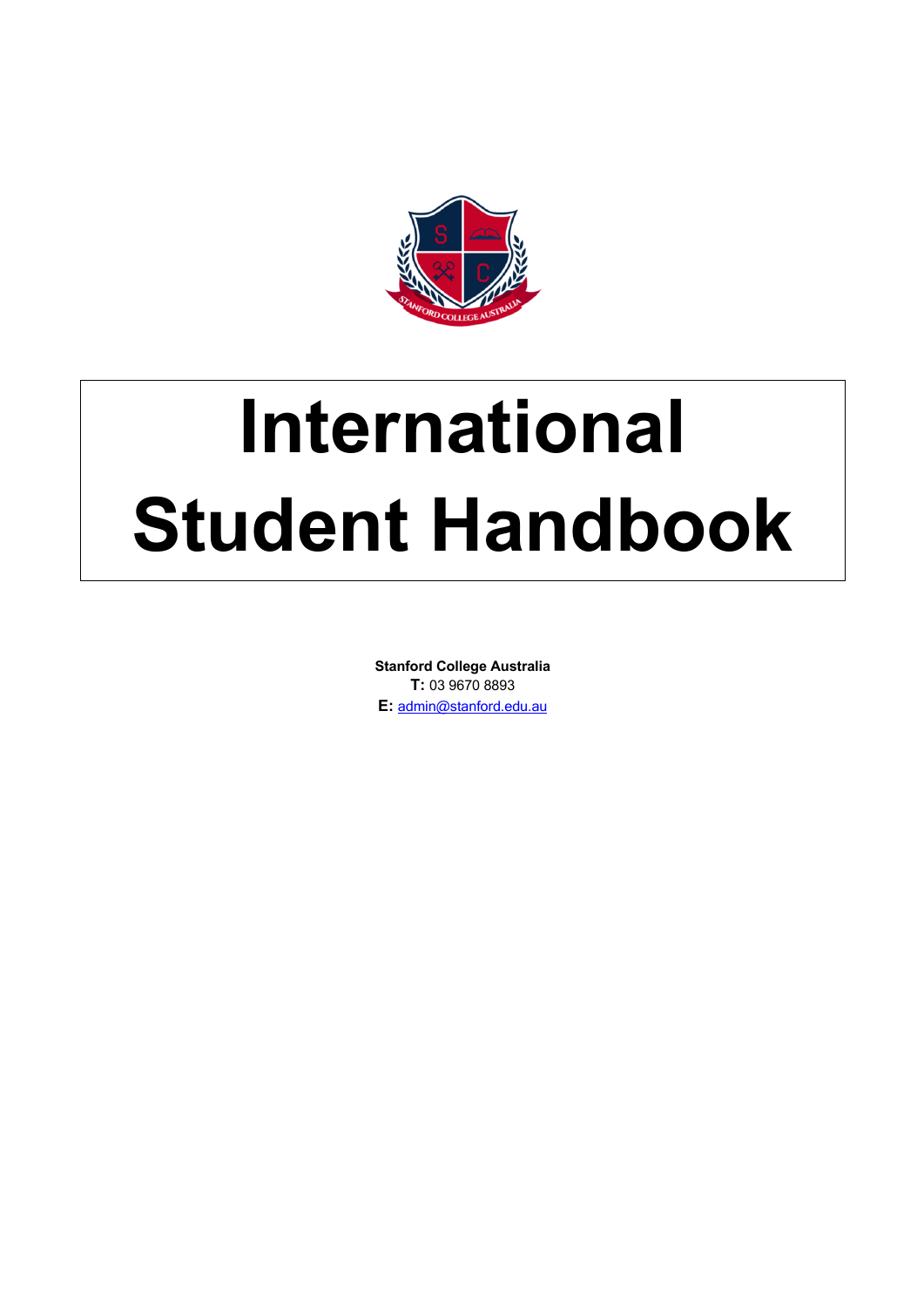# **TABLE OF CONTENTS**

| <b>External Support Services</b> | 17 |
|----------------------------------|----|
|                                  |    |
|                                  |    |
|                                  |    |
|                                  |    |
|                                  |    |
|                                  |    |
|                                  |    |
|                                  |    |
|                                  |    |
|                                  |    |
|                                  |    |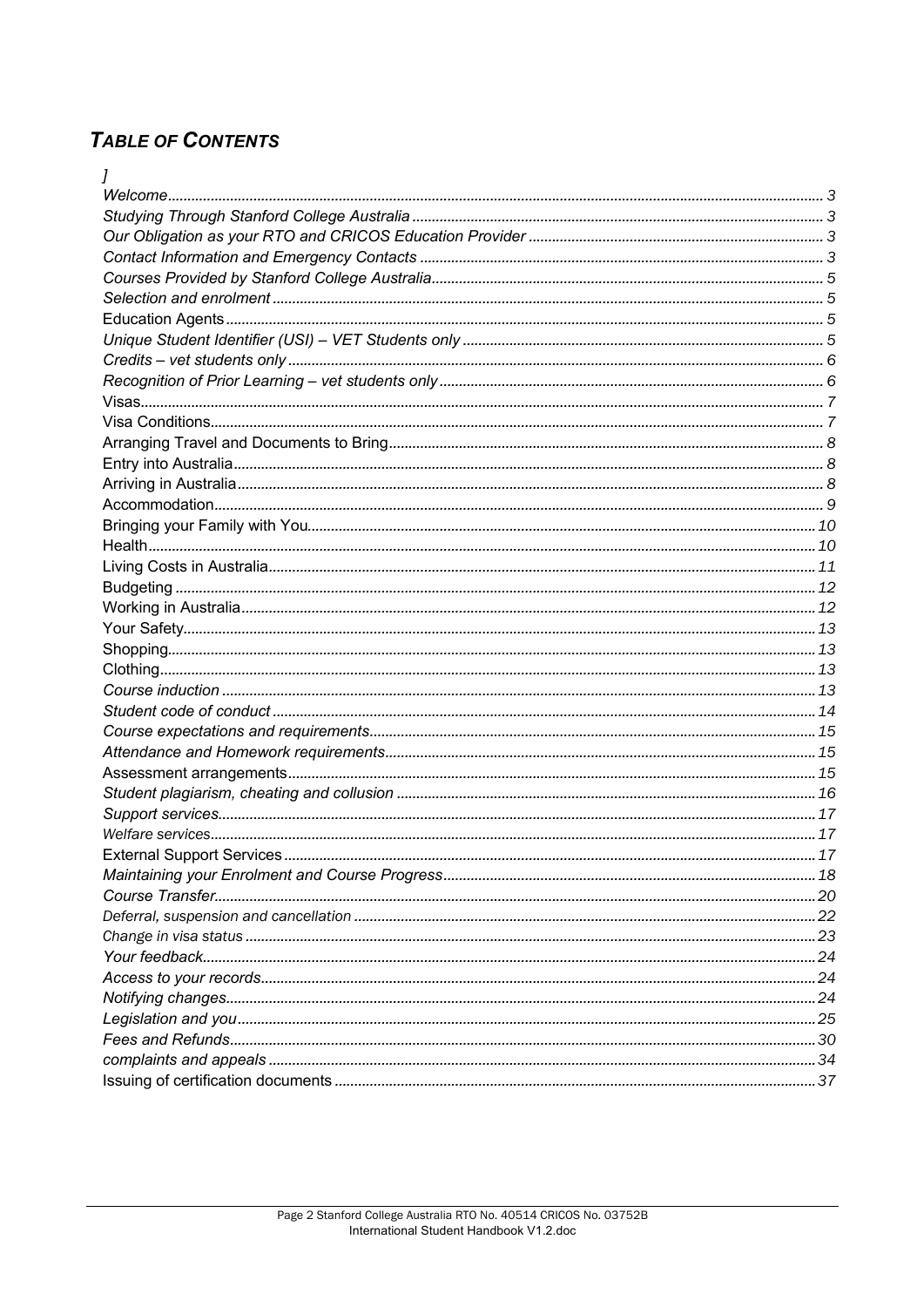# *WELCOME*

Welcome to Stanford College Australia.

The purpose of this Handbook is to provide you with all the information that you need to know about studying with us, including applying for a course, your visa and arriving in Australia, including important information such as working in Australia and your accommodation.

# *STUDYING THROUGH STANFORD COLLEGE AUSTRALIA*

Studying with Stanford College Australia provides you with the opportunity to enjoy a high quality, learning and assessment experience in a comfortable, well located environment. We aim to assist you with your goals, including participating in further studies or pursuing your chosen career.

# *OUR OBLIGATION AS YOUR RTO AND CRICOS EDUCATION PROVIDER*

As a Registered Training Organisation (RTO) and CRICOS Education Provider registered with Australian Skills Quality Authority (ASQA), we have an obligation to ensure the quality of the nationally recognised training and assessment we deliver. We must comply at all times with the Standards for RTOs 2015, which are part of the VET Quality Framework, as well as the Education Services for Overseas Students Act 2000 and the National Code of Practice for Providers of Education and Training to Overseas Students 2018 (National Code) and the ELICOS Standards 2018.

To ensure compliance we have developed comprehensive internal policies, procedures and systems that guide our compliant operations and we must participate in audits with ASQA upon their request. In addition, we must ensure that any third parties that we work with who have any involvement in your training and assessment comply as well. This includes our training partners, marketing brokers and sales people where applicable.

As the RTO we have the responsibility to issue your AQF certification documents in line with our issuance policy as outlined in this Handbook.

If at any time you feel we have not met our obligations as an RTO, you have the right to make a complaint following our Complaints and Appeals Policy outlined further on in this Handbook.

# *CONTACT INFORMATION AND EMERGENCY CONTACTS*

**Stanford College Australia Main and Emergency Contact Details** Address: Level 7, 190 Queen Street, Melbourne, VIC 3000

**T:** 03 9670 8893 **E:** admin@stanford.edu.au

**`**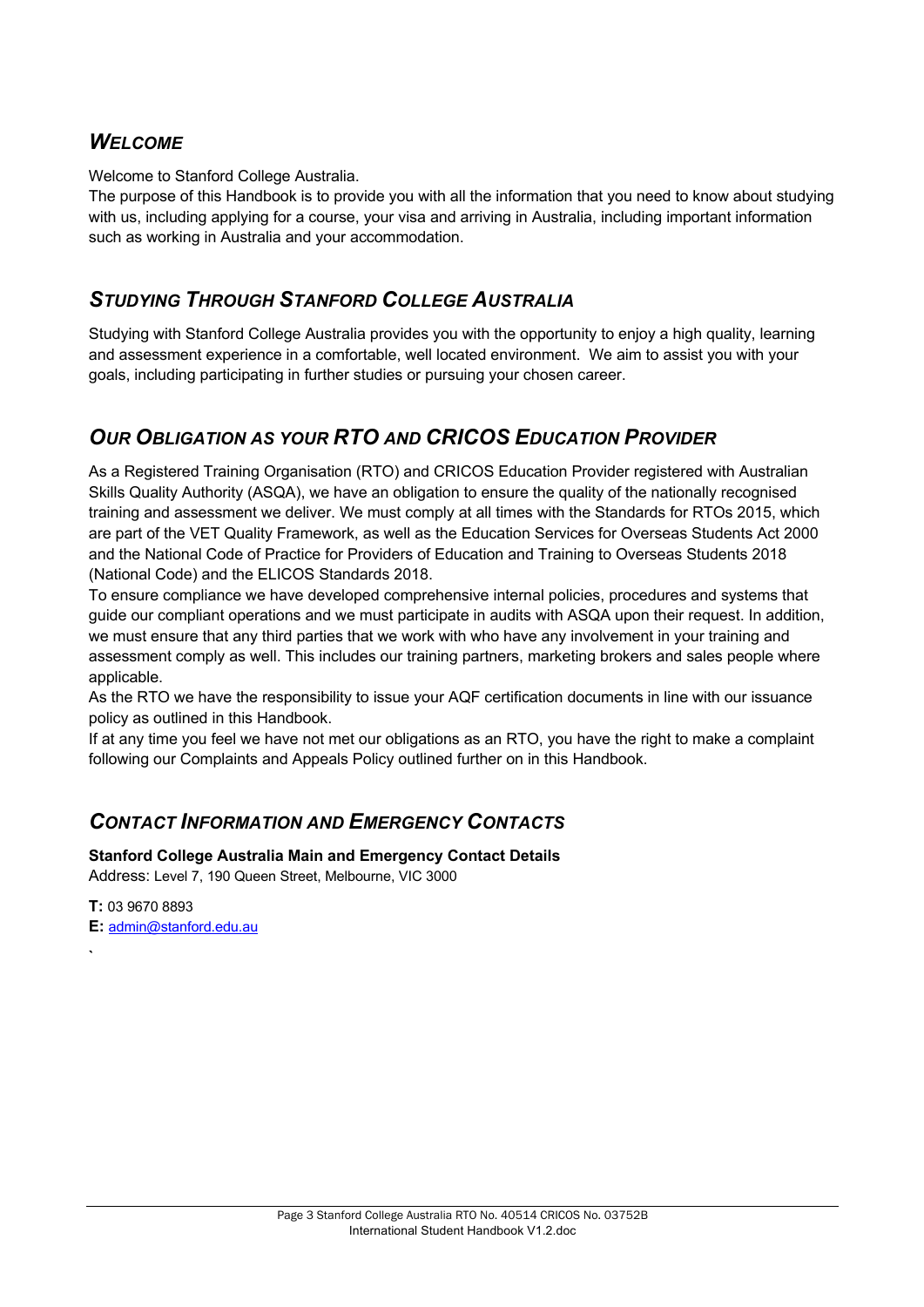### **Student Support:**

Students may contact any of the following staff members for student support during working hours.

1. CEO Wan Li M: 03 9670 8893 - available 24/7 for emergency matters

RTO Manager *Wan Li M: 03 9670 8893* - available 24/7 for emergency matters

Administration and Student Support Officer: 03 9670 8893 via the main contact number

### **Emergency Telephone Numbers:**

Police, Fire, Ambulance – Dial 000

### **Department of Home Affairs (DHA)**

Dial 131 881 2 Lonsdale Street Melbourne VIC 3000

### **Local Medical Centres:**

Melbourne City Medical Centre 68 Lonsdale Street, Melbourne 3000 Tel. 03 9369 9600

Collins Street Medical Centre Level 7, 267 Collins Street, Melbourne, VIC 3000 Tel. 03 9654 6088

### **Transport:**

https://www.ptv.vic.gov.au/ Local taxi companies: https://13cabs.com.au/ Airport taxi: http://www.airportmelbournetaxiservice.com.au/

### **Taxi companies:**

Black and white cabs 133222 https://www.blackandwhitecabs.com.au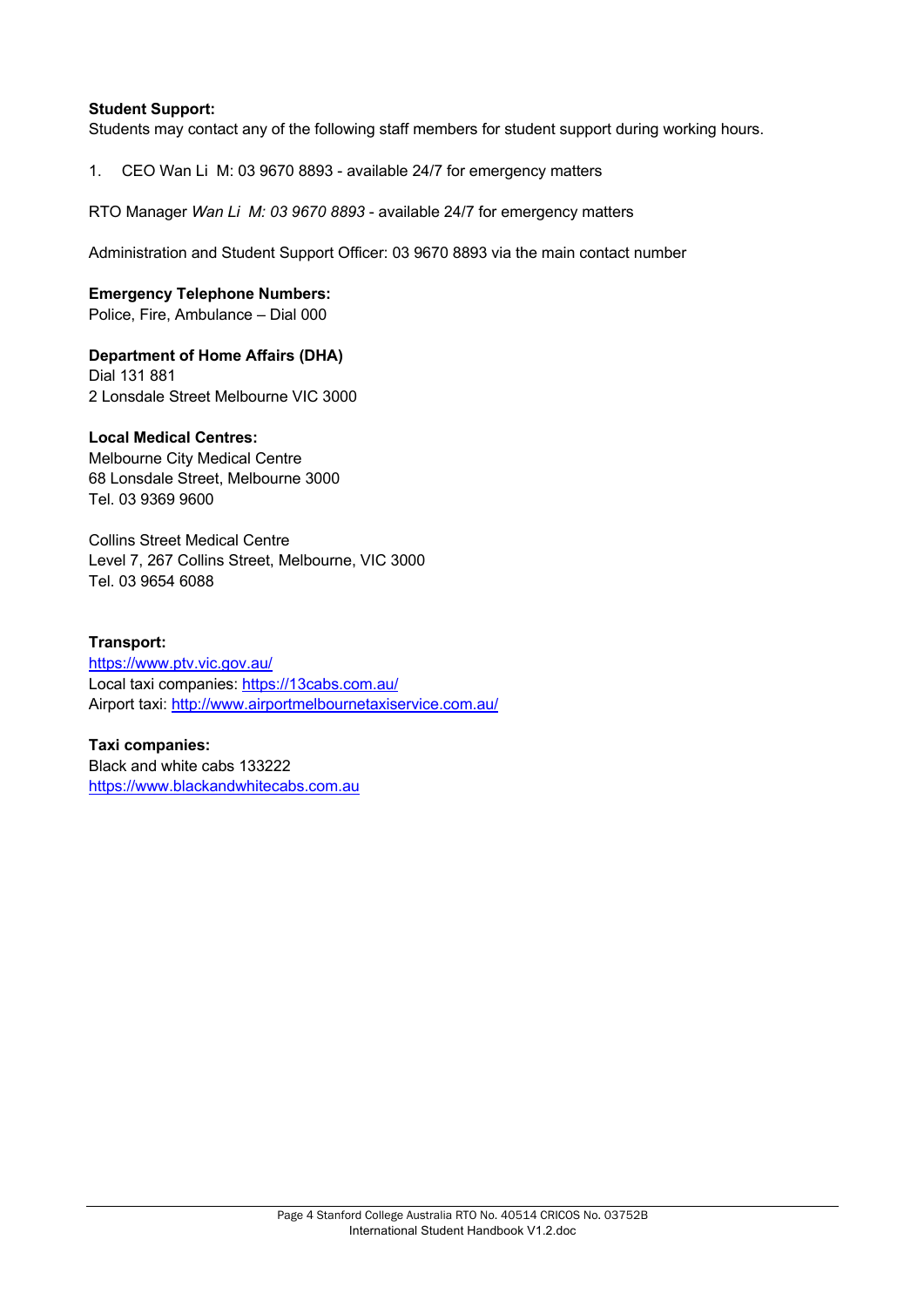# *COURSES PROVIDED BY STANFORD COLLEGE AUSTRALIA*

Visit our web site at www.stanford.edu.au to find out more about our courses.

### *SELECTION AND ENROLMENT*

Stanford College Australia accepts applications from all students who meet the entry requirements published in the course information. Applications are accepted on a first come, first served basis but if a course is full, you will be offered a place in a course starting at a later date.

To apply to enrol in a course, you must complete an Enrolment Form for International Students, which is available through the web site or from reception or through your agent.

If you are applying for a course that has entry requirements you will also need to provide the necessary evidence such as verified copies of qualifications, identification including your passport, schooling and evidence of English Language level (within the last 2 years) such as IELTS or other English language test results. English language competence can also be demonstrated through other means. Refer to the course

If you are applying for Credit (VET Students only) you should indicate this on your enrolment and supply certified copies of your transcripts so we can assess your application for Credit. See the section on Credits in this

Once you have completed your enrolment form and gathered all the necessary evidence, send it to admin@stanford.edu.au You will be contacted to let you know the status of your enrolment and to confirm your details. If we require any further details from you, you may be required to attend an interview. Details of the interview will be provided at this stage.

Upon approval of your enrolment, you will be sent further information about the next steps, payment arrangements and how you can get started in your course.

# **EDUCATION AGENTS**

information for further details.

Handbook.

Stanford College Australia uses education agents to assist us in recruiting students. We have agreements with all of our Education Agents that ensure that all agents act in an ethical and honest manner, in the best interests of our key target group, international students, and to ensure that the reputation of the Australian international education sector is upheld.

A list of the education agents with whom we have an agreement is included on our website at: www.stanford.edu.au

# *UNIQUE STUDENT IDENTIFIER (USI) – VET STUDENTS ONLY*

**Unique Student Identifier (USI)**

A Unique Student Identifier (USI) is a reference number made up of numbers and letters that creates a lifetime record for an individual of all the nationally recognized training that has been completed. Under the Unique Student Identifiers Act 2014, all RTOs must ensure they have a valid USI for any student that enrolls in nationally recognised training from 2015. This means (unless you have an exemption issued by the USI registrar) that as a student you must either: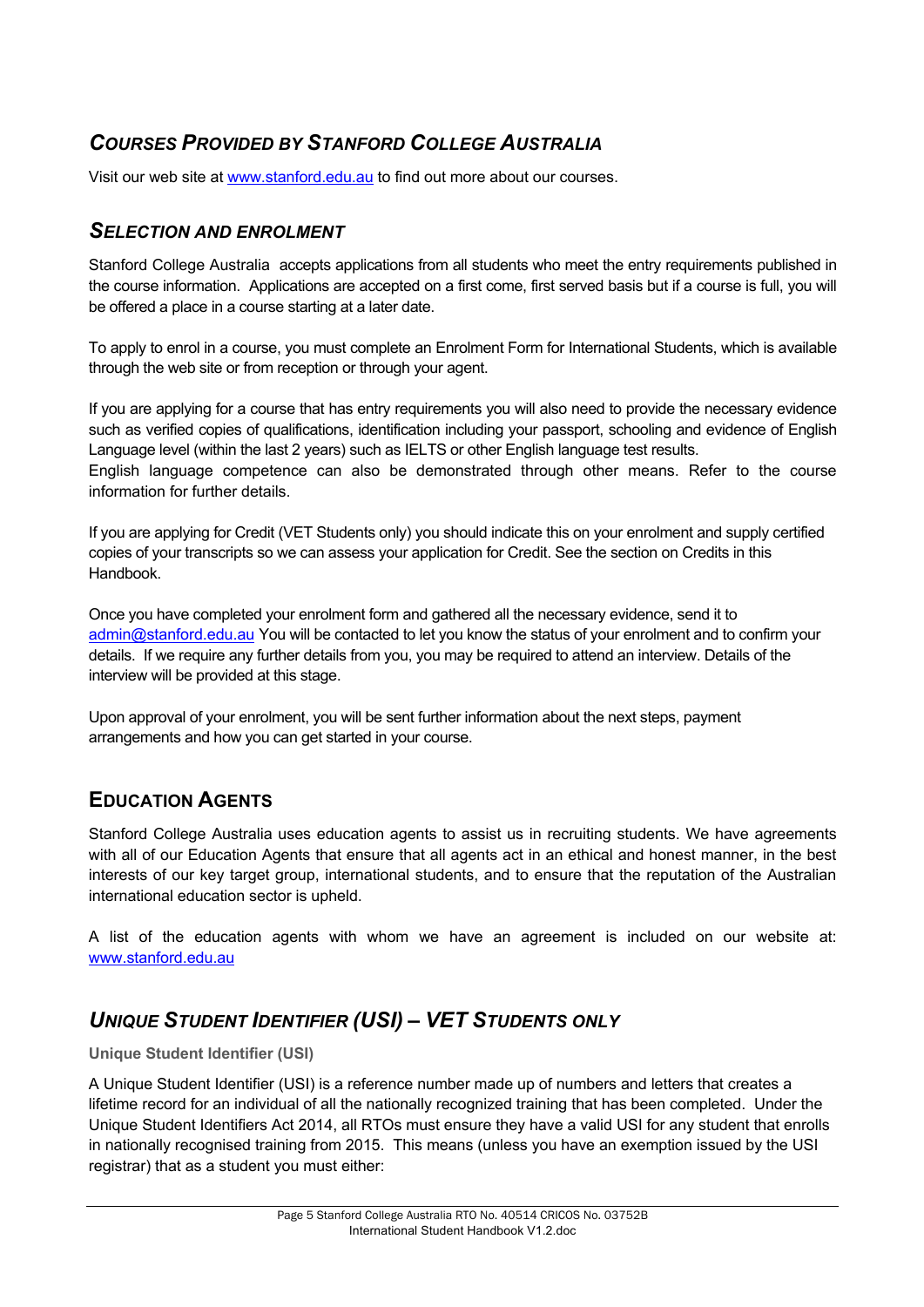- Provide us with your USI, or
- Provide us with permission to access or create your USI on your behalf.

For information about exemptions for individuals please review this webpage: https://www.usi.gov.au/training-organisations/training-organisation-requirements/exemptions-individuals/howapply

If you are providing us with permission to access or create your USI we will need a valid form of identification. The ID that you provide for this purpose will be destroyed once we have used it for this purpose. If you would like to create your own USI, please visit: http://www.usi.gov.au/Students/Pages/default.aspx We are unable to issue a qualification or a statement of attainment unless we have a valid USI or a notice of exemption from the registrar.

# *CREDITS – VET STUDENTS ONLY*

A credit is formal recognition of the previous studies you have completed for the purpose of reducing the units or modules that you are required to complete in the course you are enrolled in with us.

Stanford College Australia can grant you credit towards your course for units of competency or modules that you have already completed with another RTO or authorised issuing organisation. We can also grant you Credit for subjects or units you have completed where equivalence can be established between the unit/ module in your course, and the subject or unit you have completed.

There is no charge to apply for Credit.

To apply, fill in the Credit Application Form and submit it as part of your enrolment. You can apply for Credit at any time however it is best you do this as part of your enrolment so that Credits are known upfront and you are not required to do any work that you otherwise may not have needed to do.

Make sure you attach certified copies of transcripts from your previous study. In some cases we may ask for additional information about the subject or unit you previously studied so we can determine equivalence. Your Credit Application may be returned to you if you don't provide the required information.

In some cases, Credits may lead to a reduction in the course fees as there is less work involved in offering your course. This will be advised to you in writing.

You will be advised in writing of the outcome of your Credit Application.

# *RECOGNITION OF PRIOR LEARNING – VET STUDENTS ONLY*

Recognition of Prior Learning (RPL) is a process where skills and knowledge that you have gained through work and life experience and other unrecognised training can be formally recognised.

Stanford College Australia has a process that has been structured to minimise the time and cost to applicants and provides a supportive approach to students wishing to take up this option. You should ideally apply for RPL at the time of enrolment, but you may also apply up to 2 weeks into your course.

If you think RPL is a suitable option for you, the first step is to contact your trainer/assessor or our office and have a conversation about whether or not RPL might be suitable for you. Suitability is often determined on how much experience you have in a certain area, your work history and previous training. If RPL is determined as a possibility for you, you will be provided with a kit that will guide you in working through each unit to determine relevant skills and experience and identify whether you would be able to provide the required evidence.

A trainer/assessor will be available to assist you throughout this process.

To apply for RPL, you will need to fill in a part of the kit and return it with an RPL Application Form. Your application will then be assessed for suitability and you will then be contacted by an assessor to progress the RPL process.

From here, usually the RPL process involves gathering evidence to demonstrate skills, knowledge and experience, responding to questions, completing tasks and depending on the area, observation of your work skills in your workplace.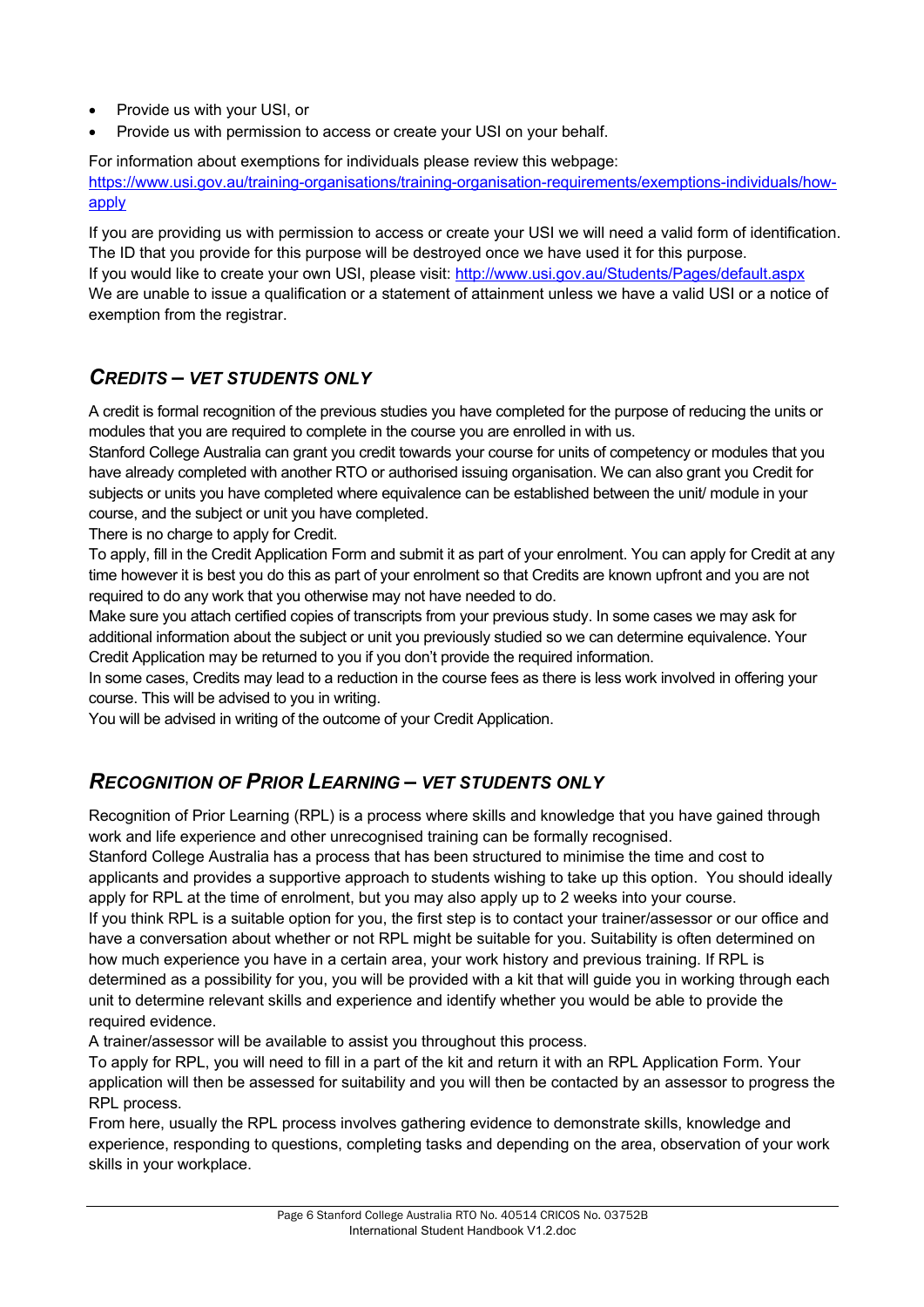Fees are applicable for Recognition of Prior Learning and you will be advised of these fees upon contacting us. For more information about submitting an application for RPL, conta*c*t the head office.

### **Reduction of Course Duration as a result of Credit or RPL**

If Credit or RPL is granted after the acceptance of a place in a course or on commencement of studies and will affect the duration of studies, Stanford College Australia will provide you with a new Confirmation of Enrolment Letter (CoE) including the new duration.

# **VISAS**

Once you receive your electronic Confirmation of Enrolment, you will need to apply for your visa. Information about applying for a visa can be found at:

https://immi.homeaffairs.gov.au/visas/getting-a-visa/visa-listing/student-500

This document explains the process for application, evidence that you must provide (including a valid passport), information on student visa conditions, permission to work, Overseas Student Health Cover and charges associated with the visa application. You may wish to use a registered migration agent to assist you with the process of applying for a course to arrival at Stanford College Australia and including assistance with visas.

Ensure that you allow enough time between lodging your application and the start of your course, as applying for a visa can be a lengthy process.

# **VISA CONDITIONS**

If you are granted a visa, you must abide by its conditions. Failure to comply with these conditions may result in the cancellation of your visa. See more information at the following link: https://immi.homeaffairs.gov.au/visas/getting-a-visa/visa-listing/student-500

Conditions include (but are not limited to) that you must:

- Satisfy attendance and/or course progress requirements and maintain a valid enrolment for your chosen course of study.
- Only work if you have been given permission to do so as part of your visa grant.
- Maintain approved Overseas Student Health Cover (OSHC) while in Australia
- Notify your training provider of your Australian address and any subsequent changes of address within 7 days.
- Complete the course within the duration specified in the CoE.
- Remain with the principal education provider for 6 months unless you are issued with a letter of release from the education provider to attend another institution.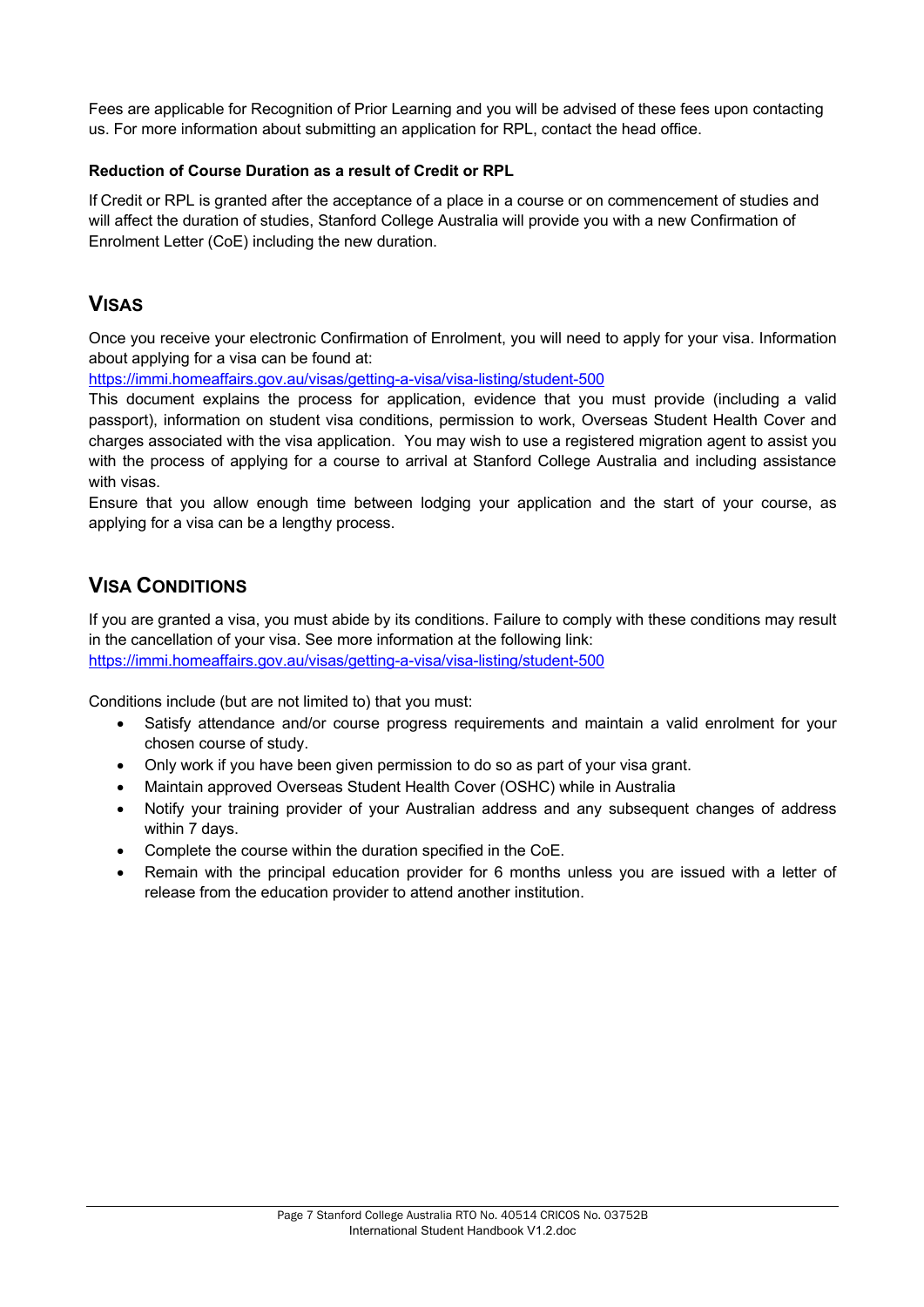# **ARRANGING TRAVEL AND DOCUMENTS TO BRING**

Costs of travelling to Australia are not included in your course fees and you will need to arrange and pay for your travel to Australia. You should plan to arrive in Melbourne at least 2 weeks before your course orientation to give you time to settle in.

The nearest International Airport is Melbourne International Airport.

You will need to prepare a folder of official documents to bring with you to Australia including:

- Valid passport including a valid student visa
- Your Confirmation of Enrolment (CoE)
- Insurance policies
- Original or certified copies of documents such as your birth certificate, medical records and educational qualifications as advised by Stanford College Australia at the time of confirmation of enrolment.

If you are travelling with your family you will need to include their documents as well. Keep all documents in your carry-on luggage. In case you lose the originals, make copies that can be left behind with family and sent to you.

# **ENTRY INTO AUSTRALIA**

When you arrive in Australia, you will need to show your passport and incoming passenger card at a Customs and Immigration checkpoint. You may be asked questions about your stay before your passport is stamped and handed back

Once you have passed through the Immigration checkpoint, you should collect your bags ensuring that you check your baggage and check that nothing is missing or damaged. If something is missing or you notice damage, go to the baggage counter and advise them of your problem. Staff at the baggage counter will help you to find missing baggage or lodge a claim for damage to your belongings.

Once you have your luggage you will go through customs where your luggage may be checked. Australia has strict quarantine laws to stop people from bringing in certain food and plant items. You should declare any items that you are bringing in on the form given to you on the plane. If customs officers decide that the item you are bringing in are not safe, they will be confiscated and destroyed. If you fail to declare or dispose of any quarantine items, or make a false declaration, you may receive a fine or be prosecuted. All international mail is also screened and checked by customs.

If you want further information, visit https://www.australia.gov.au/information-and-services/passports-andtravel/customs-and-quarantine

# **ARRIVING IN AUSTRALIA**

### **Getting from Location airport to your accommodation**

**Skybus** 

The Skybus is a convenient way to reach the centre of Melbourne. Buses run frequently and and the journey to the city takes approximately 20 minutes. Once in the city, you can transfer onto Melbourne's train, tram and bus network. You require a Myki card to travel via Melbourne's train, bus and tram system. Details are available at https://www.ptv.vic.gov.au/tickets/myki

### **Taxis**

Each terminal has its own sheltered taxi rank with supervisors on hand during peak times to ensure a smooth flow of taxis for travellers.

Taxi Rank Locations, Taxi Fares and few Taxi companies are available on https://www.melbourneairport.com.au/Passengers/To-from-the-airport/Taxis-chauffeur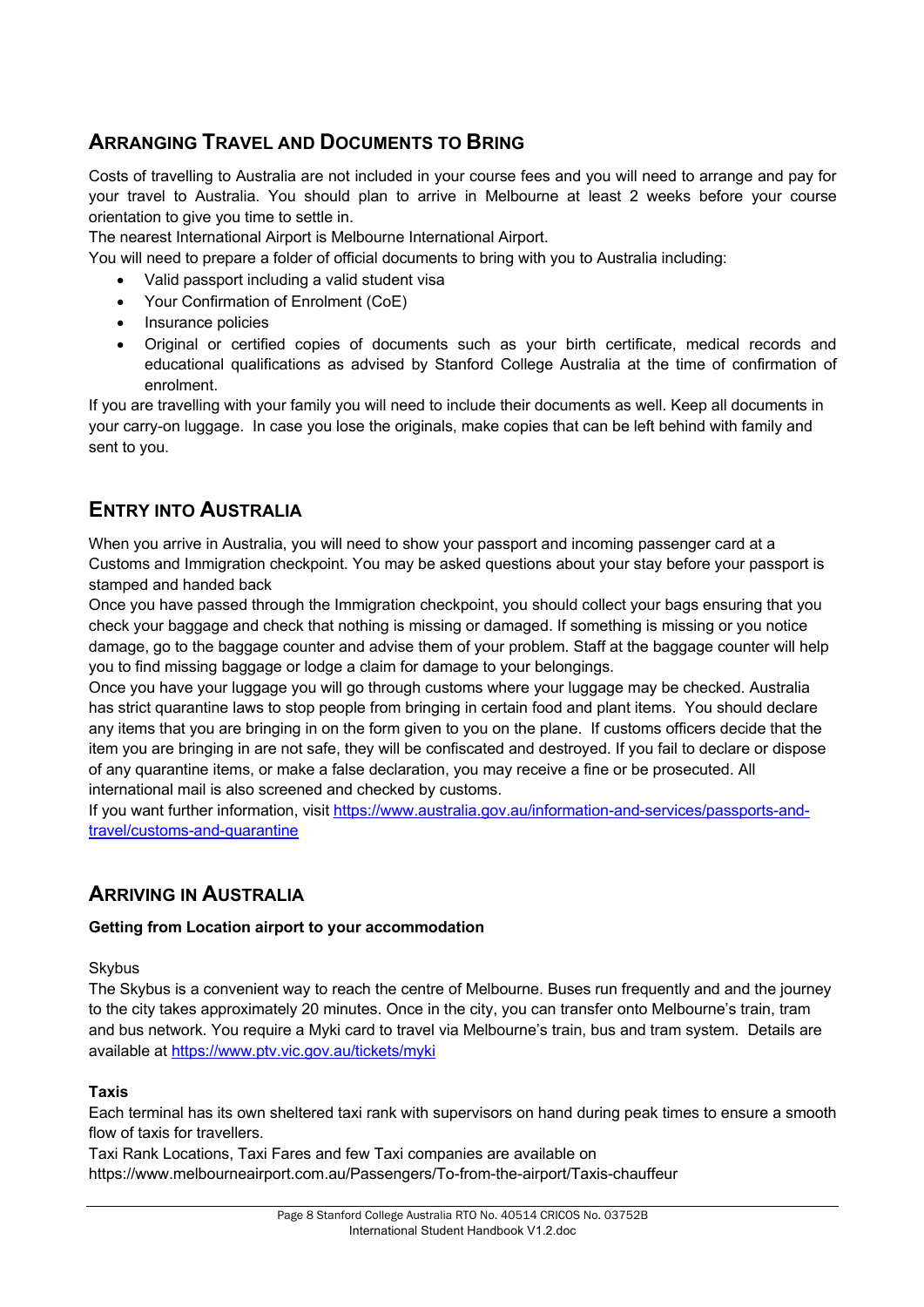The Melbourne CBD is about a 30 minutes ride away depending on traffic and will cost about \$70 one-way.

### **Arranging your finances**

The currency of Australia is the Australian Dollar. Ideally, you should change your money into Australian dollars before you arrive but if you haven't you will need to change some as soon as you arrive – you will usually be able to do this at the airport.

Once you have arrived into Melbourne you can also change more money into Australian dollars at any bank or currency exchange. Note, however, that banks are not open on the weekend and while airport currency exchanges are generally open, the rate is usually not as good as with a bank.

You should not carry large sums of money with you and it is best to only have the money that you will need for the first few days and then arrange to have the rest of the funds transferred to you in Australia.

The amount you will need to bring with you will depend on whether you have already paid for your accommodation before you arrive. Think about how much money you will need to last you for a couple of weeks.

Find out more about money matters by visiting http://www.studyinaustralia.gov.au/en/Living-in-Australia/Money-Matters

# **ACCOMMODATION**

It is best book temporary accommodation before you arrive and look for long-term accommodation once you get to Australia. Temporary accommodation could be a hotel or hostel. Temporary accommodation can be found through:

https://www.hostelworld.com/hostels/Melbourne

https://www.yha.com.au/hostels/vic/melbourne-hostels/melbourne-central-hostel/

You can also stay with a family in their home. For more information visit:

- **Oz Homestav**
- Aussie Families Homestay Care,
- Homestay Network
- Meridian Homestay Services
- **Global Experience**
- Australian Homestay Network

There is a range of long-term accommodation options for international students.

### **Private rental**

A private rental is where you sign a lease for a whole apartment or house.. The lease will include the rent payable, the bond (a refundable amount once you leave the rental), the length and type of tenancy, and other conditions and rules.

#### **Share house**

A share house is when you share a private rental with friends or housemates. All tenants are listed on the lease and pay their own share of rent and bond.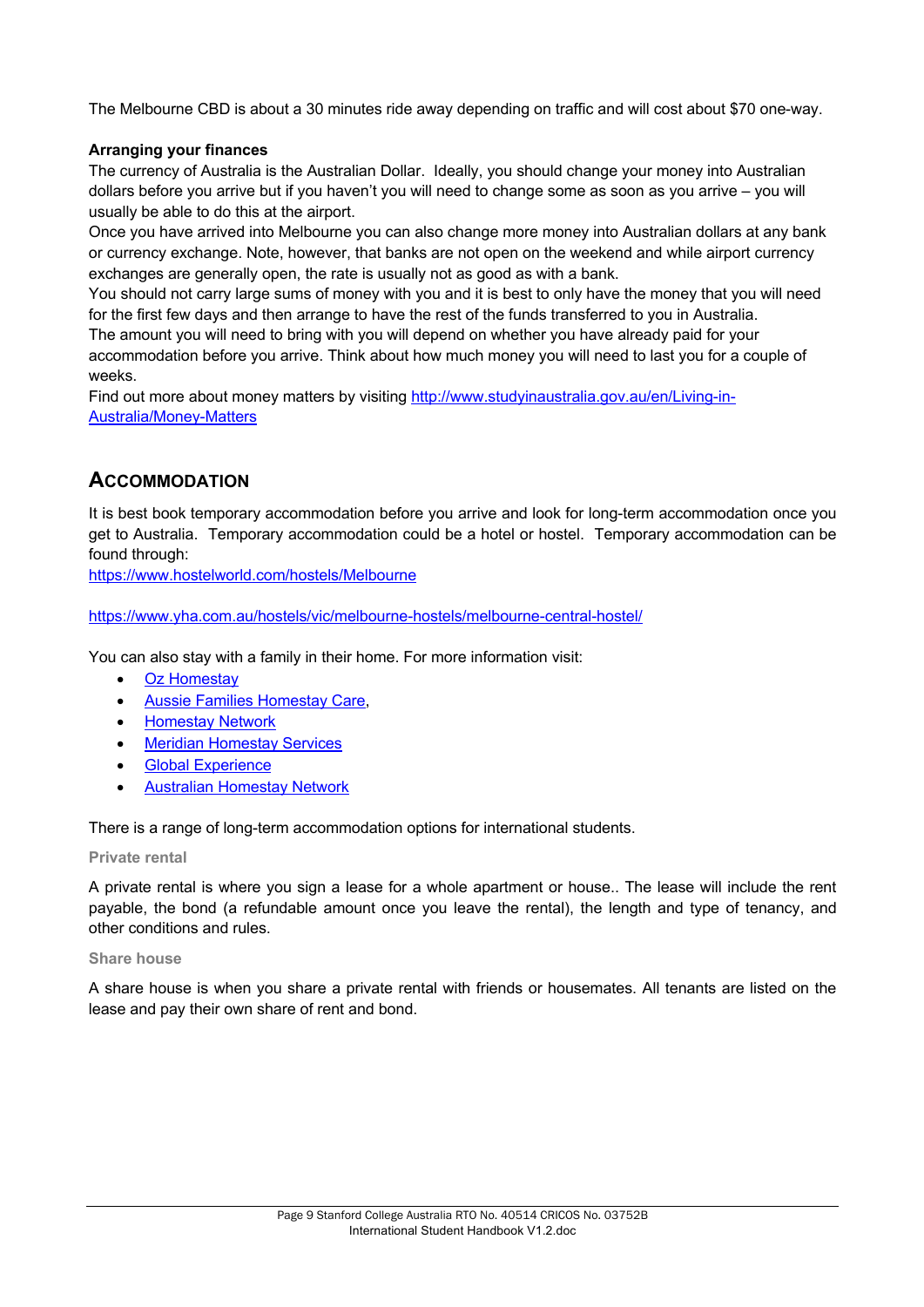### **Boarding or homestay**

Boarding or homestay is when you rent a room in a home and live with the home owners. This is a private agreement between you and the home owner.

It is important to remember that as an international Student, you have the same renting rights as local residents. Review the information below about renting and tenants rights.

It is important to remember that as an international Student, you have the same renting rights as local residents. Review the information below about renting and tenants rights.

https://www.consumer.vic.gov.au/internationalstudents

# **BRINGING YOUR FAMILY WITH YOU**

If you intend to bring your family with you, they will also need to have a visa and be covered by health insurance. Family members include your partner (married or de facto) and your children under 18 years of age. You will need to provide proof of your family relationships with official documents including birth certificates and marriage certificates. For more details, visit https://immi.homeaffairs.gov.au/visas/getting-avisa/visa-listing/student-500

Where you have dependent children that need to attend childcare or school, you should be aware of the following costs:

Typical childcare costs in Melbourne are as follows

- Centre-based childcare \$70-\$185 per day
- Family day care \$7.50-\$16.80 per hour dependent on location and service
- Nannies \$17-\$25 per hour live in \$17-\$35 per hour live out (and an agency fee)
- Au pairs (living in your home) \$200-\$300 per week (and an agency fee)

Find out more at:

• https://www.careforkids.com.au/

For school children, current costs range from AUD\$5200.

- To find out more about application processes and costs go to:
- https://www.study.vic.gov.au/en/study-in-victoria/international-student-program/Pages/default.aspx

You should also be aware that the above costs for childcare and schooling are in addition to living costs as outlined in the section on living costs.

# **HEALTH**

### **Emergencies**

For emergencies such as fire, ambulance or police, phone 000. When you dial 000, you will be asked whether you want fire, ambulance or police and why you want this assistance. You will also be asked for your name and address and telephone number.

Australia police protect people and properties, detect and prevent crime, and preserve peace for everyone. They are not connected to the military or politics. The police can help you feel safe.

**Fire** 

The fire brigade extinguishes fires, rescues people from fires in cars and buildings, and helps in situations where gas or chemicals become a danger. As soon as a fire starts call 000 no matter how small or large the fire may be.

### **Ambulance**

Ambulances provide immediate medical attention in an emergency and emergency transportation to hospital. To access an ambulance, call 000.

**Medical assistance**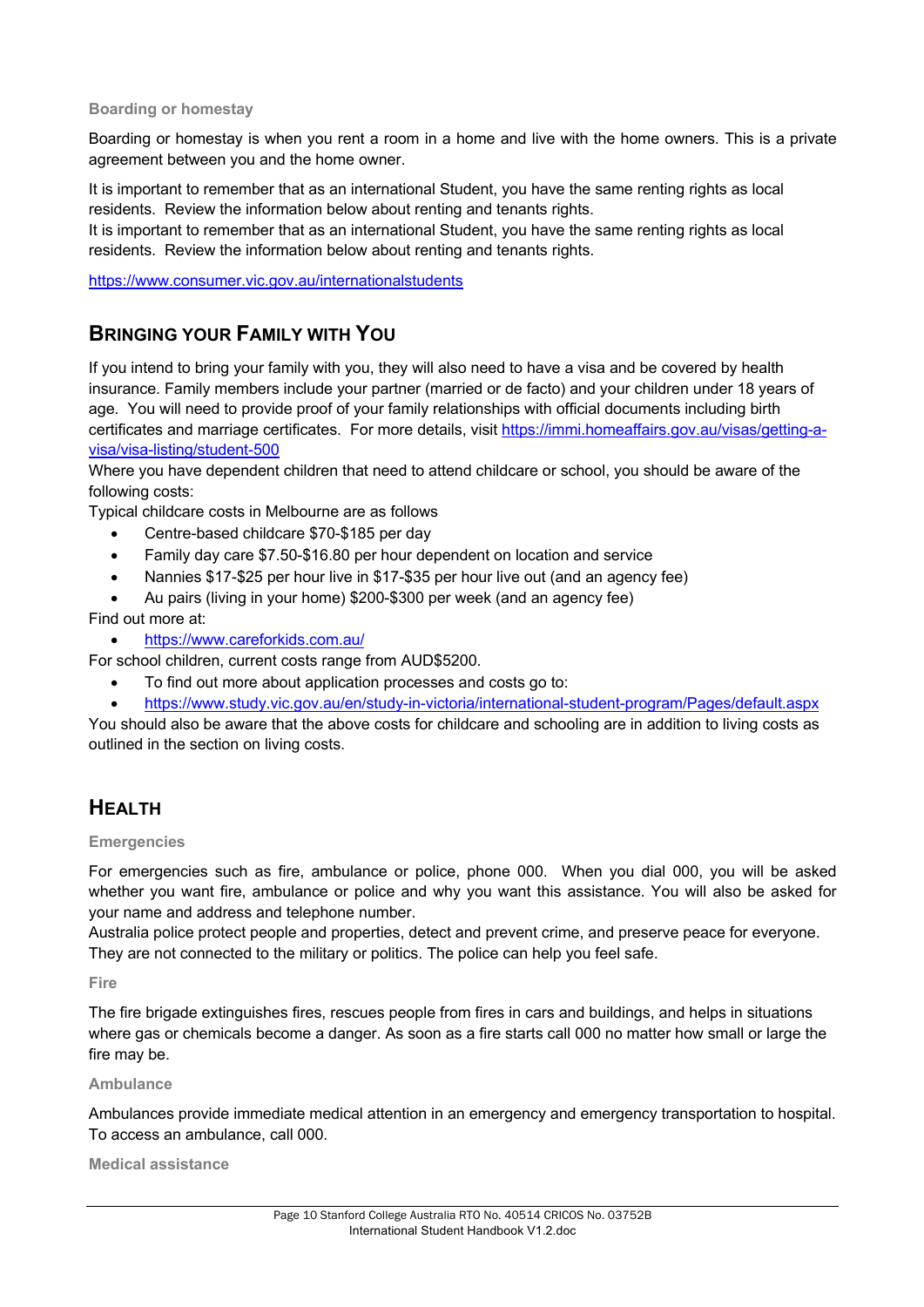Emergency medical treatment is available 24 hours a day at the emergency or casualty department of a public hospital, or at some medical centres. Public and private hospitals are listed in the White Pages telephone directory under 'Hospitals' and you can also find them by searching on the internet. If you need to go to hospital, remember to bring your health insurance card and any medicines you are currently taking. For anything other than an emergency, seek medical help from a general practitioner (GP) or local medical centre.

### **Overseas Student Health Cover**

Australia has a special system of health cover for international students called Overseas Student Health Cover (OSHC). You will need to buy OSHC before you come to Australia to cover you from when you arrive. The Department of Home Affairs (DHA) requires you to maintain OSHC for the duration of your time on a student visa in Australia.

You can choose to take out OSHC with a provider recommended by us, or with the Australian OSHC provider of your choice. There are five providers of OSHC in Australia. Visit these websites to find detailed information on what they cover and to decide which provider is right for you.

- Australian Health Management OSHC www.ahmoshc.com
- BUPA Australia www.overseasstudenthealth.com
- Medibank Private www.medibank.com.au/Client/StaticPages/OSHCHome.aspx
- OSHC Worldcare www.oshcworldcare.com.au
- NIB OSHC https://www.nib.com.au/overseas-students

Your OSHC will help you pay for any medical or hospital care you may need while you're studying in Australia, and it will contribute towards the cost of most prescription medicines, and an ambulance in an emergency.

For more information on OSHCk view https://www.studyinaustralia.gov.au/english/live-in-australia/insurance

OSHC does not cover dental, optical or physiotherapy. If you want to be covered for these treatments you will need to buy additional private health insurance, such as:

- Extra OSHC provided by some OSHC providers;
- International travel insurance; or
- General treatment cover with any Australian private health insurer. You can find a list of these providers and search for the one that suits you best at www.privatehealth.gov.au or www.iselect.com.au

# **LIVING COSTS IN AUSTRALIA**

Migration regulations in Australia require international students to show evidence that they can contribute to the cost of living and studying in Australia. This helps to ensure students are better able to make the most of their studies and have a safe and enjoyable experience in Australia.

While international students are able to supplement their income with money earned through part-time work in Australia, the 'living costs' requirement helps to support the success of students in their studies by ensuring that they don't have to rely on such work to meet all their expenses.

Students must demonstrate that the funds they are relying upon to meet the costs of studying in Australia will be genuinely available to them during their stay in Australia.

The following web site includes information about average living costs in Australia:

https://www.studyinaustralia.gov.au/english/live-in-australia/living-costs

Carefully review the information at the web site link noting that the figures provided are average only and that costs can vary significantly depending on where you live in Australia. You should be prepared in case your living costs are greater than the indicated figures.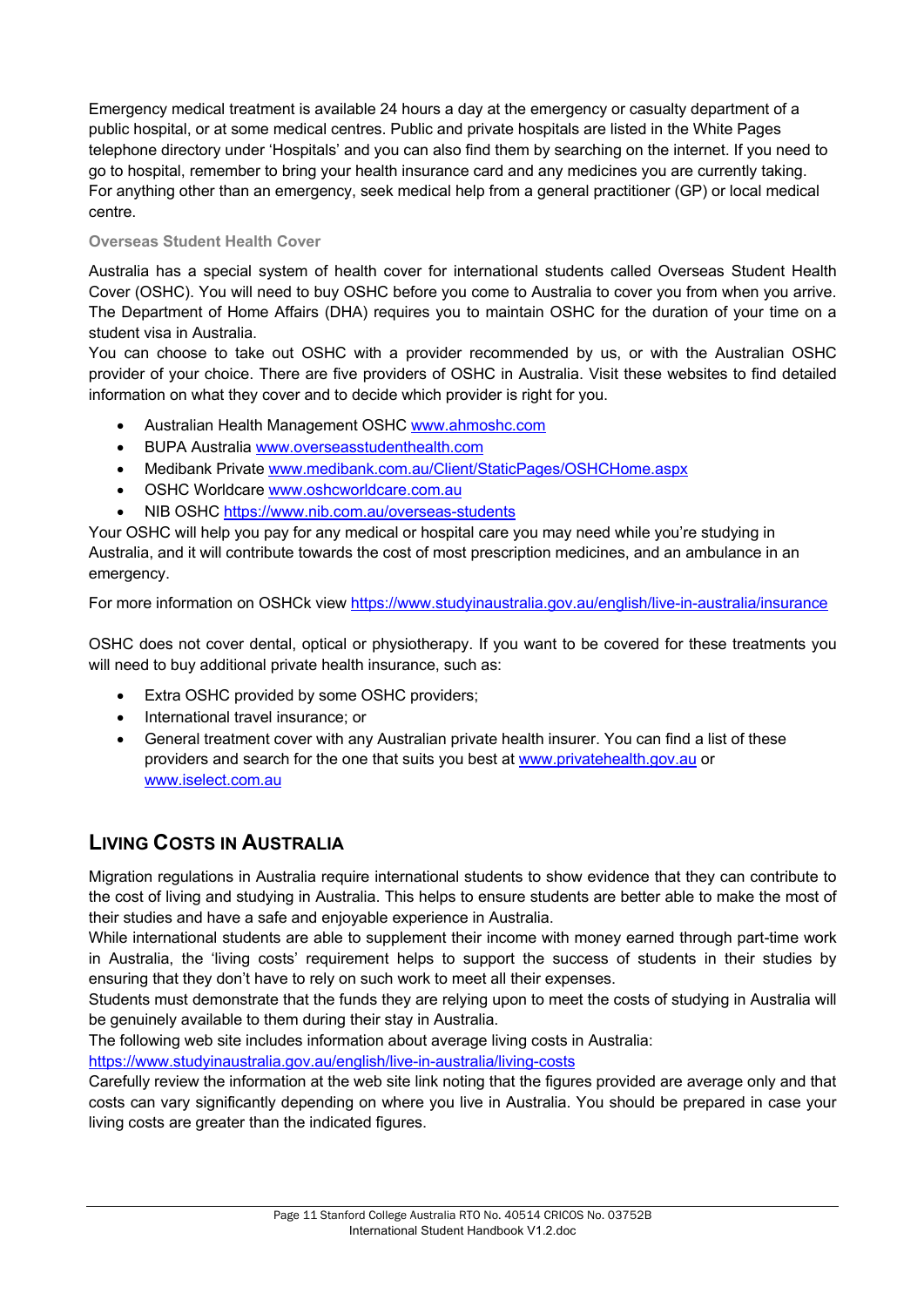# **BUDGETING**

Once you've settled in, you should ideally work out a budget that covers costs including clothing, food, accommodation, transport and entertainment, travel costs and child care, if applicable.

Costs associated with living in Australia are included at:

https://www.studyinaustralia.gov.au/english/live-in-australia/living-costs

It is important to be aware of how much money you spend and where you are spending it. Sticking to a budget will ensure you are on top of where your money goes.

Read more about budgeting at www.understandingmoney.gov.au

# **WORKING IN AUSTRALIA**

Most student visa holder can work up to 40 hours a fortnight during term time and as many hours as you like during holidays. Before you undertake any paid work you need to make sure your visa allows you to work. Find out more at the https://immi.homeaffairs.gov.au/visas/getting-a-visa/visa-listing/student-500

You should also visit the following website to find out more about working in Australia, including your employment rights and conditions.

https://www.studyinaustralia.gov.au/english/live-in-australia/working

If you require any further information about your workplace rights and obligations, for example, resolving a workplace dispute, visit the Fair Work Ombudsman site at www.fairwork.gov.au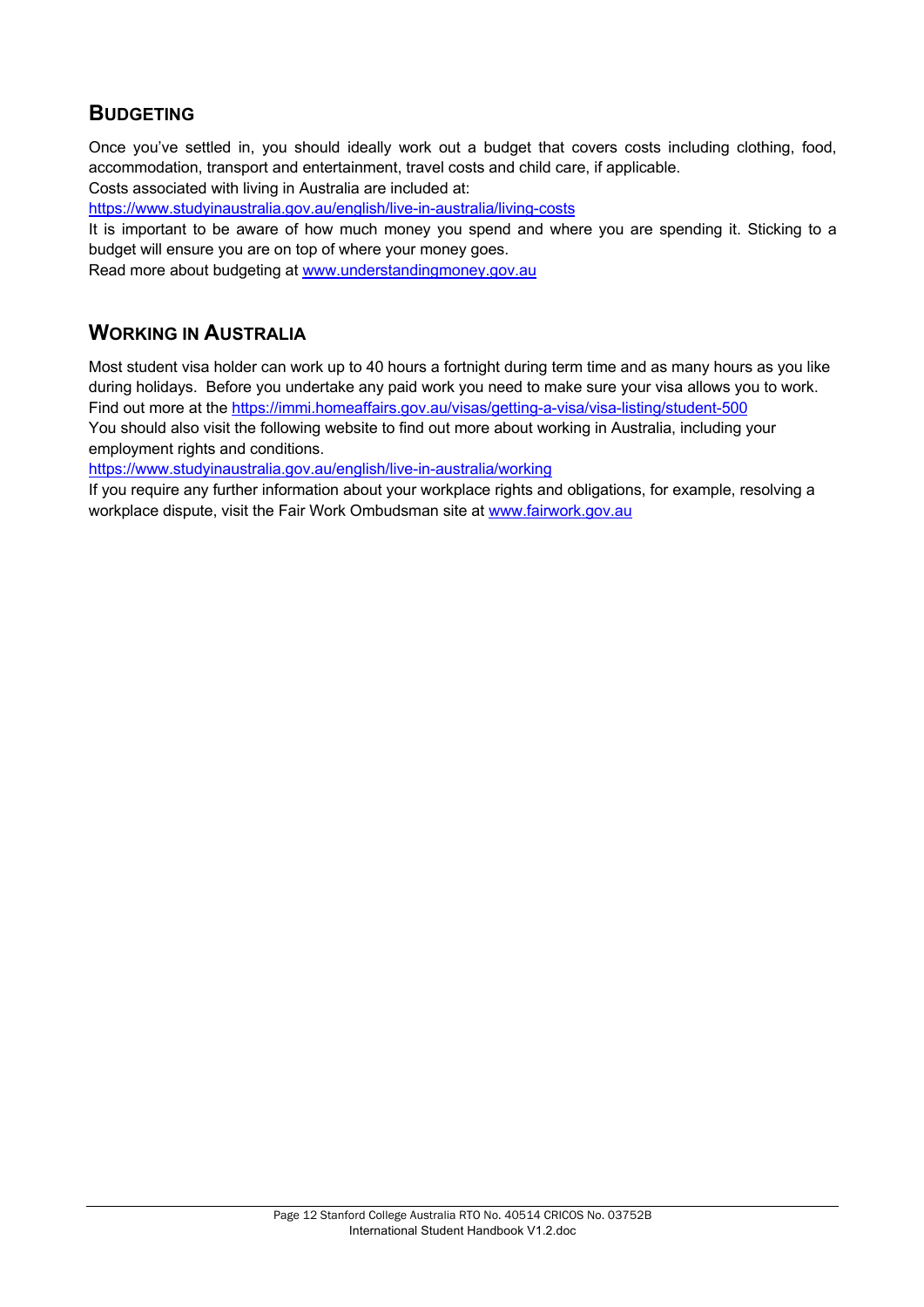# **YOUR SAFETY**

Australia is a safe country. However, its always best to take precautions. Read the information at the following web site about personal safety tips:

https://www.studyinaustralia.gov.au/english/live-in-australia/health-and-safety/personal

You should also review the section in this Handbook about health and safety and remember to listen carefuly to all of the information provided to you at your orientation.

If an incident occurs that has a significant impact on your well-being, please speak to us immediately at the contact numbers provided. An incident may be both physical or psychological.

# **SHOPPING**

All Australian major town centres and capital cities shopping facilities with opening hours generally 9.00am to 5.30pm seven days a week, with late night shopping until 9.00pm on Thursdays or Fridays. Some supermarkets are open 24 hours a day seven days a week.

Mainstream grocery stores in Australia include Coles, Woolworths, Foodworks, IGA and Aldi. Major department stores in Australia include Myer and David Jones, Big W, Kmart and Target.

# **CLOTHING**

While there are no set rules on clothing in Australia, however many workplaces, restaurants, clubs and bars have a dress code. Australian people generally dress in modern clothing influenced by personal taste, status, place of work, lifestyle and location.

The cost of clothing in Australia can vary. There are a number of quality variety stores such as K-Mart and Big W where you can find low cost clothing and shoes of all varieties. Department and specialty stores such as Myer and David Jones carry more expensive higher end clothing labels.

For more information about the cost of living, visit the Study in Australia website at: http://www.studyinaustralia.gov.au/global/live-in-australia/living-costs

# *COURSE INDUCTION*

At the start of your course will be provided with an induction. The induction will provide you with specific details about your course requirements, important dates and will be an opportunity to meet your trainer and the other students in your course.

As an international student you will also be provided with information on:

- details of internal and external support services available to assist in the transition into life and study in Australia. Such services include welfare services, accommodation services, academic and career advice, IT support, and student learning assistance, English language support and social inclusion activities.
- legal, emergency and health services
- safety and awareness relevant to life in Australia
- information on how to see assistance for and report an incident that impacts significantly on your wellbeing, including critical incidents
- facilities and resources
- organisational policies and procedures including course progress, attendance monitoring, deferral, suspension and cancellation, course transfer and complaints and appeals.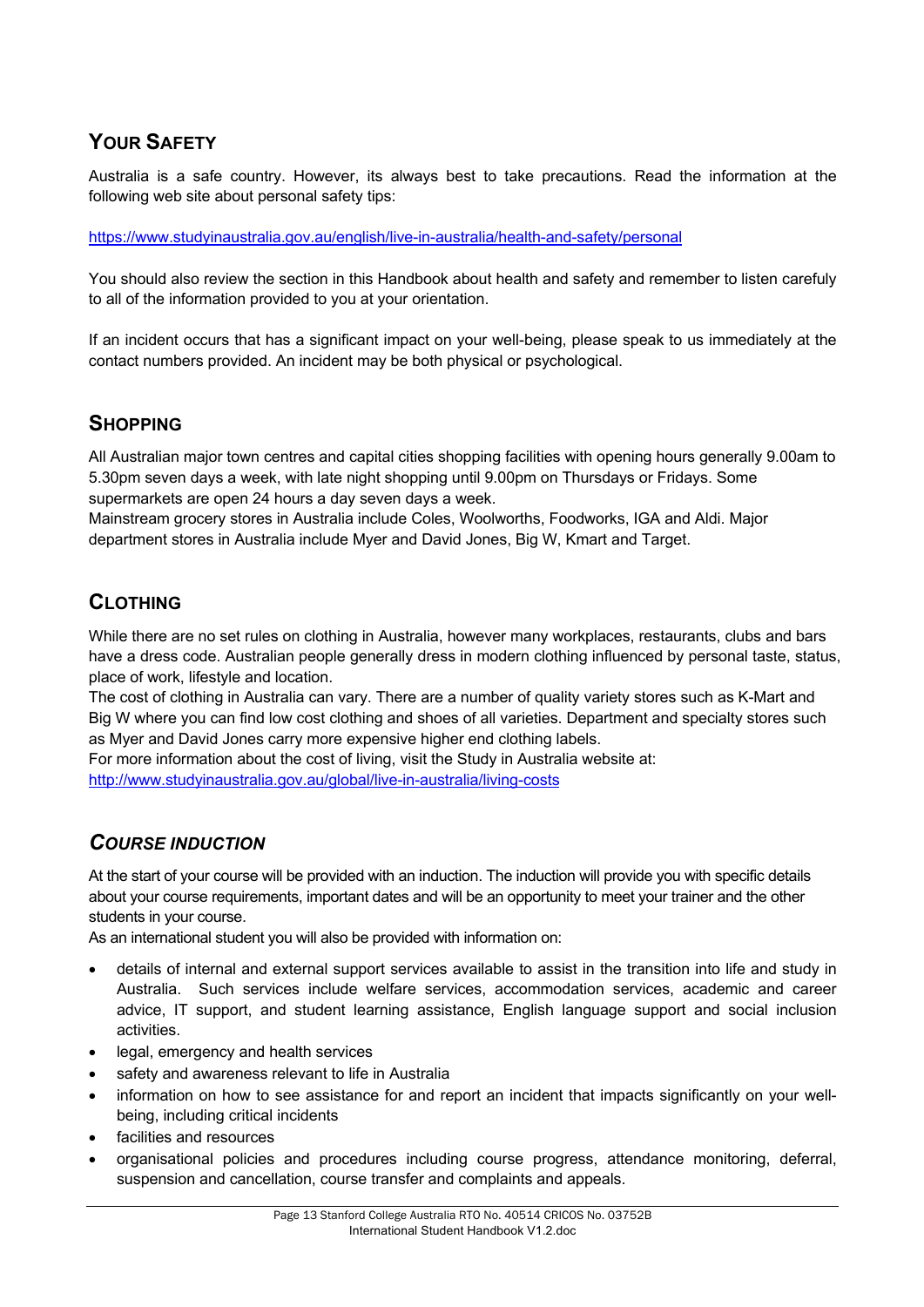• any student visa conditions relating to course progress and attendance.

The induction will also provide you with important information about health and safety requirements including emergency evacuation procedures, critical incidents and incident reporting (see section in this handbook on health and safety), as well as a range of other important matters relating to your rights and responsibilities as a student.

The induction also provides an opportunity for you to ask any questions you might have about studying with us. During this induction, we also make sure that we have all the required forms and paperwork filled in. General housekeeping arrangements are also discussed as stated in the section below.

# *STUDENT CODE OF CONDUCT*

### **Student Rights**

All students have the right to:

- Be treated fairly and with respect by all students and staff.
- Learn in a supportive environment which is free from harassment, discrimination and victimisation.
- Learn in a healthy and safe environment where the risks to personal health and safety are minimised.
- Have their personal details and records kept private and secure according to our Privacy Policy.
- Access the information Stanford College Australia holds about them.
- Have their complaints and appeals dealt with fairly, promptly, confidentially and without retribution.
- Make appeals about procedural and assessment decisions.
- Receive training/teaching, assessment and support services that meet their individual needs.
- Be given clear and accurate information about their course, training and assessment arrangements and their progress.
- Access the support they need to effectively participate in their training program.
- Provide feedback to Stanford College Australia on the client services, training, assessment and support services they receive.
- Be informed of any changes to agreed services, and how it affects them as soon as practicable.

### **Student Responsibilities**

All students, throughout their training/teaching and involvement with Stanford College Australia, are expected to:

- Treat all people with fairness and respect and not do anything that could offend, embarrass or threaten others.
- Not harass, victimise, discriminate against or disrupt others.
- Treat all others and their property with respect.
- Respect the opinions and backgrounds of others.
- Follow all safety policies and procedures as directed by staff.
- Report any perceived safety risks as they become known.
- Not bring into any premises being used for training purposes, any articles or items that may threaten the safety of self or others.
- Notify us if any of their personal or contact details change.
- Provide relevant and accurate information to Stanford College Australia in a timely manner.
- Approach their course with due personal commitment and integrity.
- Complete all assessment tasks, learning activities and assignments honestly and without plagiarism or infringing on copyright laws.
- Hand in all assessment tasks, assignments and other evidence of their work with a completed and signed cover sheet.
- Make regular contact with their Trainer/Assessor or teacher.
- Prepare appropriately for all assessment tasks, visits and training sessions.
- Notify Stanford College Australia if any difficulties arise as part of their involvement in the program.
- Notify Stanford College Australia if they are unable to attend a training session for any reason at least 12 hours prior to the commencement of the activity.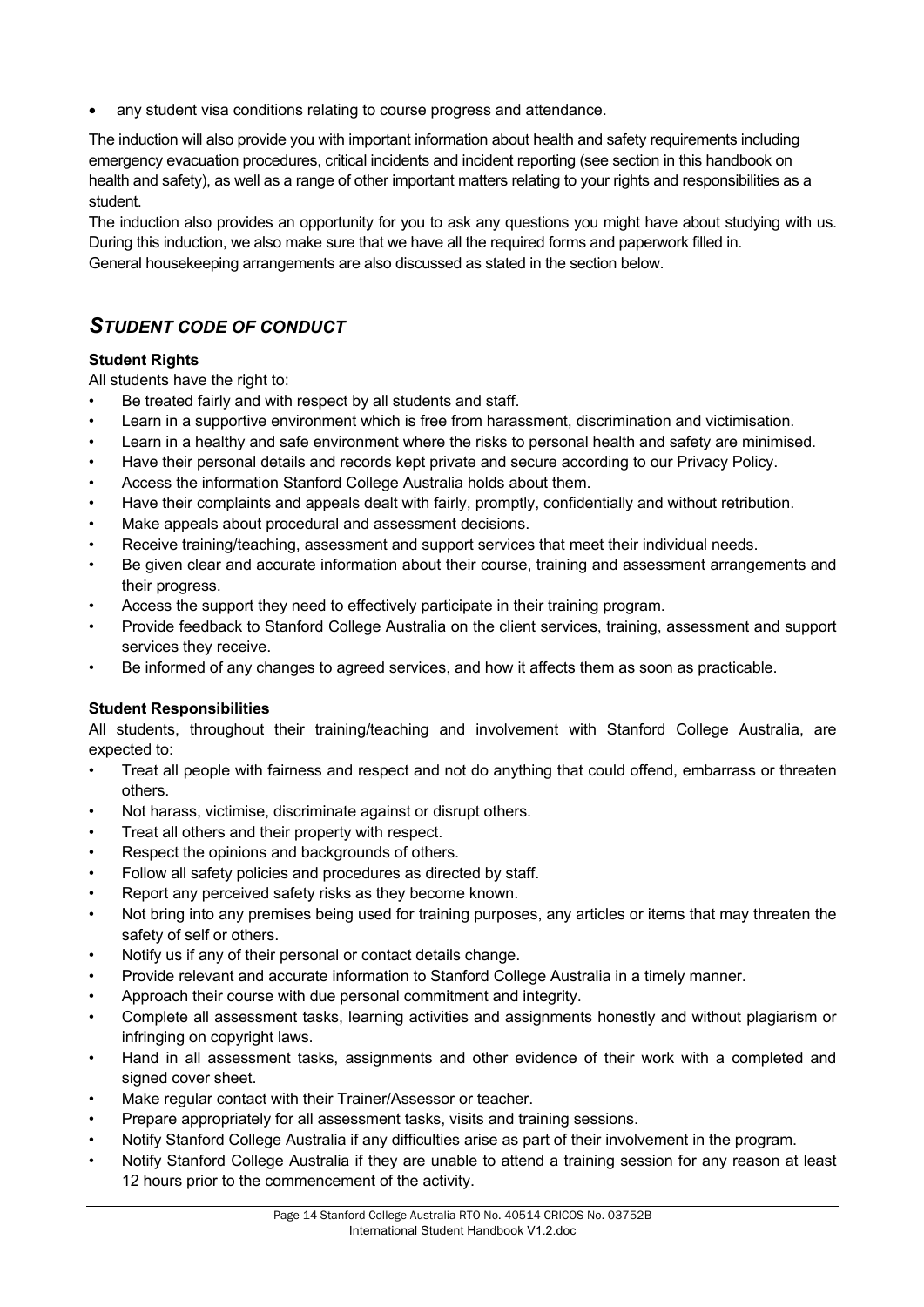Make payments for their training within agreed timeframes, where relevant.

### *COURSE EXPECTATIONS AND REQUIREMENTS*

### *VET Students*

The training and assessment offered by Stanford College Australia focuses on providing you with knowledge and skills required to the standard of performance required in the workplace. This is known as competencybased training and assessment. Each of the components of your course is a "unit of competency". Each unit of competency is linked to specific skills and knowledge required in the workplace.

Our course information include the details of how we deliver the training to you as well as the assessment methods that will be used to assess whether you have reached the required standard of performance. Assessment methods vary from course to course but usually include written questions, projects, written assignments, and practical observations.

# *ATTENDANCE AND HOMEWORK REQUIREMENTS*

It is an expectation that you attend every class so as to not fall behind. Please notify your trainer at least 30 minutes prior to class if you are unable to attend for some reason.

There will also be an expectation that you complete a certain amount of homework each week in order to finish learning and assessment tasks required for completion of your course. Your trainer will guide you on what to do during this time and how much is expected. This is also outlined on the course information.

The training/teaching and assessment offered by Stanford College Australia focuses on developing your English language skills for further study or employment.

Our course outlines include the details of how we deliver the teaching to you as well as the assessment methods that will be used to assess whether you have reached the required standard of performance. Assessment methods vary from course to course but usually include exams and presentations.

# **ASSESSMENT ARRANGEMENTS**

At the beginning of each unit your assessor/teacher will go through the arrangements for assessment with you and you will be given all the details about the assessment requirements.

At this time you will:

- Be provided with detailed assessment instructions for each task/requirement, which includes the criteria that you'll be assessed against.
- Be informed of relevant due dates or timing of assessments to be conducted

Your assessor/teacher will go through all of the arrangements with you and you can ask them any questions you have.

### **Submitting your assessments**

You must submit written assessment tasks with a completed and signed Assessment Task Cover Sheet. The cover sheet asks you to make a declaration that the work is your own. Written tasks will not be accepted without a signed cover sheet.

Assessments should be submitted directly to the trainer/assessor or teacher.

You must keep a copy of all tasks that you submit, as we are not able to return copies because we must keep them as evidence in your file.

Written work will be marked within 2 weeks of receipt . Your assessor/teacher will provide you with written feedback and confirm the outcome of the task on the Task Cover Sheet.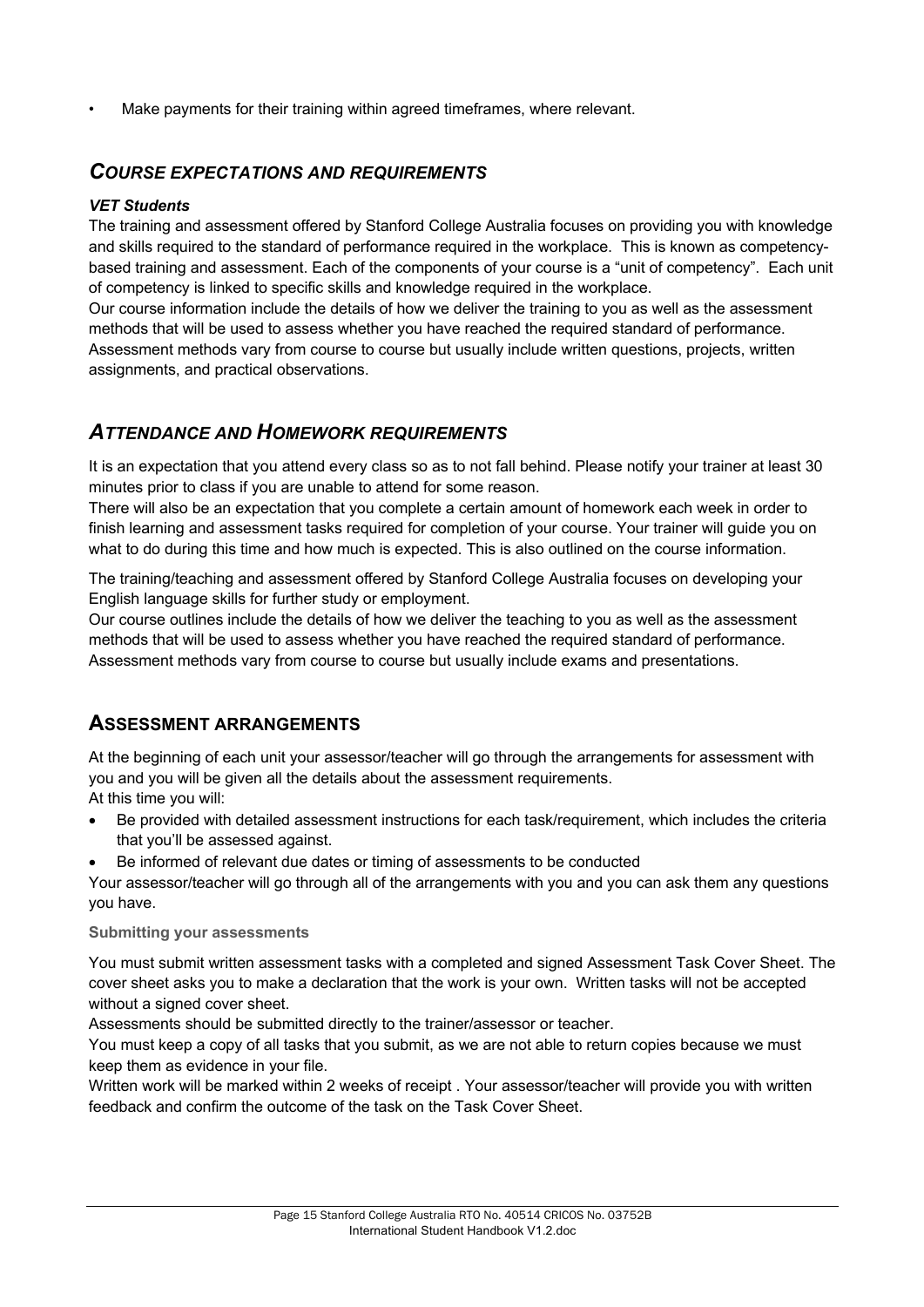### **Assessment outcomes - VET students**

Each assessment task will be given an outcome of either Satisfactory (S) or Not Satisfactory (NS). You must complete all tasks for a unit satisfactorily to achieve an overall outcome of Competent (C) for a unit. If one or more of your tasks are assessed as Not Satisfactory, you will be given an overall outcome for the unit of Not Yet Competent (NYC). You can have 2 further attempts to complete the task and achieve a satisfactory outcome. You will be given a timeframe for your resubmission and advised what you must include in your resubmission.

If, after the third attempt, you are still assessed as Not Satisfactory for a task, you will need to complete additional training and assessment to support you in achieving a Competent outcome. This will incur an additional fee for students as identified in the fees and charges information.

### **Assessment outcomes – ELICOS students**

As an ELICOS student you will be required to complete both formative (ongoing) and summative assessments. The ongoing assessment will help your teacher to be able to assess your progress and provide you with feedback about any areas of improvement. The final assessments will be used to assess and then grade your completed assessment.

### **Reasonable adjustment in assessment**

Some students may need modifications to assessments due to disability, illness or special considerations this is called reasonable adjustment.

Reasonable adjustment can involve:

- Making training and assessment resources and methods more accessible e.g. providing learner workbooks in an audio format or on different coloured paper.
- Adapting physical facilities, environment and/or equipment e.g. setting up hearing loops.
- Making changes to the assessment arrangements e.g. more time allowed for assessments.
- Making changes to the way evidence for assessment is gathered e.g. written questions asked orally

Please speak to your assessor if you think that you may need an adjustment made. Note these adjustments are made at the discretion of your assessor based on your identified needs.

#### **Appealing assessment decisions**

If you do not agree with any assessment decision, you can lodge an assessment appeal. Please refer to the Complaints and Appeals section in this handbook for information about how to lodge an appeal.

### *STUDENT PLAGIARISM, CHEATING AND COLLUSION*

Stanford College Australia has a no tolerance policy for plagiarism, cheating and collusion. Students are expected to act with integrity at all times and only submit work that is their own or that has been appropriately referenced and includes acknowledgements of all resource materials used in the preparing the work.

When you submit your assessments, you will be required to sign a declaration that the work provided is your own and that you have not cheated or plagiarised the work or colluded with any other student/s.

If you are found to have plagiarised, cheated or colluded, you will be given an opportunity to respond to the allegations. If you are found to have plagiarised, cheated or colluded, we will be required to take disciplinary action which is likely to require you to complete the assessment again.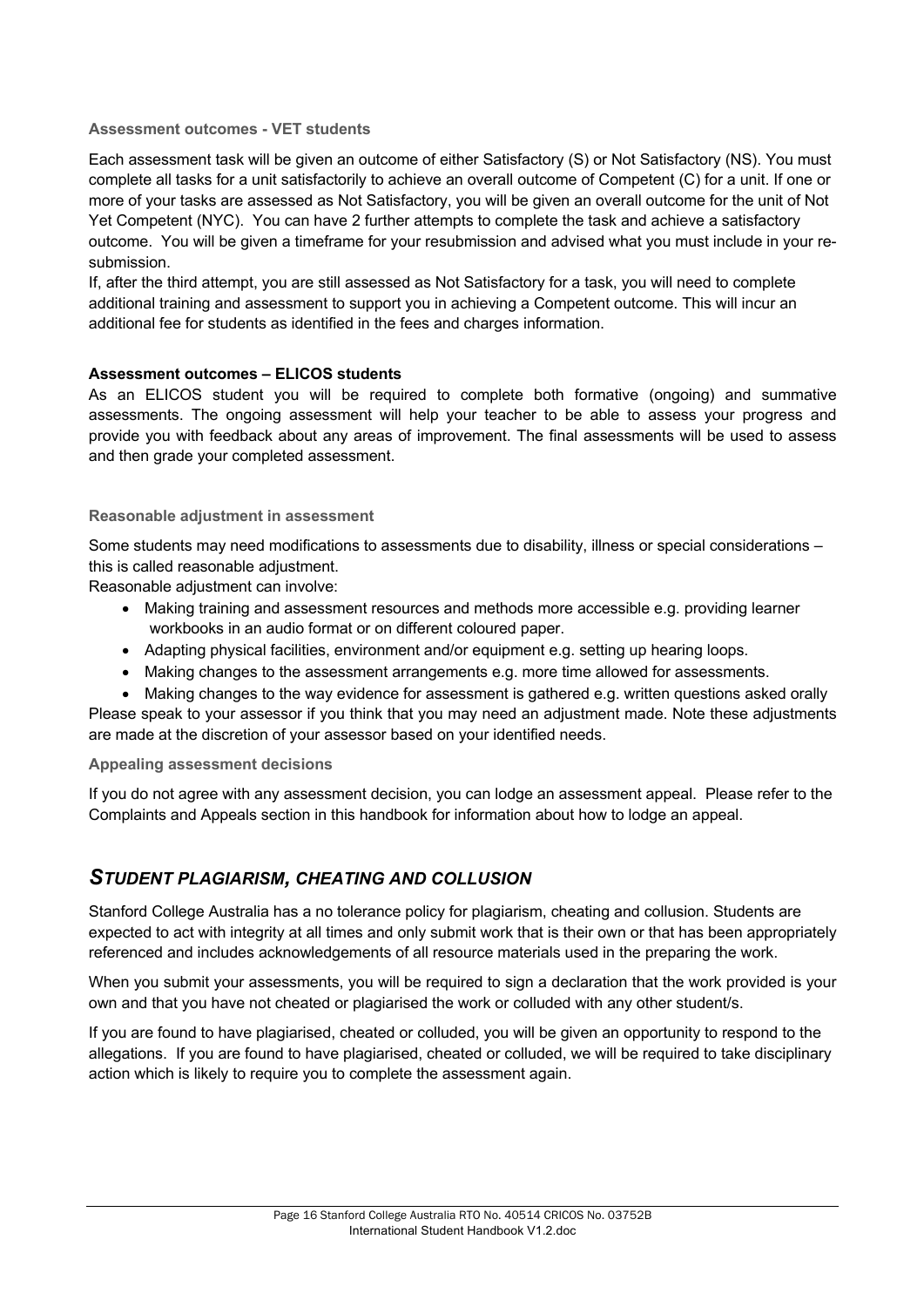# *SUPPORT SERVICES*

We are committed to ensuring that you get all the support you need to be successful in your studies. You may not have studied for a while and or you might need help with study skills. You may also need assistance with skills such as reading, writing and maths.

The enrolment form you complete will help us to identify any support you need and depending on the course you are enrolling in. Based on the information you provide in your enrolment, we will contact you to discuss your support needs.

Your support needs can also be discussed during the induction to your course.

Services that we can offer to you include:

- One to one support from our trainers/assessors to assist you with your studies.
- One to one support from RTO staff relating to any student concerns.
- Referral to relevant external services such as English language support and counselling.

Contact us to discuss your support needs.

### **WELFARE SERVICES**

We can also offer you a range of welfare services.

These services may include, through direct provision or referral, information/advice about: accommodation, counselling, crisis services, disabilities and equity issues, financial matters, legal issues, medical issues, mental health, peer mentoring, programs promoting social interaction, religious and spiritual matters, and stress-management. It may also include advice on academic and study issues.

Internal welfare services will be provided at no additional cost to the student. However, where a student is referred to an external provider, the student will be responsible for meeting the costs of the provider. Stanford College Australia does not charge for such referrals to the provider

Contact us for further details about welfare services we can offer.

# **EXTERNAL SUPPORT SERVICES**

For students requiring additional support with their studies, work or life, Stanford College Australia provides the following referrals to community organisations who may be able to assist you. Please note that some of these services may attract a fee which is payable by you.

### **Reading and Writing Hotline**

Telephone: 1300 655 506 Website: http://www.readingwritinghotline.edu.au/ The Hotline can provide you information about:

- Classes close to you
- Help by mail or computer
- Teachers and other people who can help
- Websites and books that can help you to learn

### **Lifeline**

### Telephone: 13 11 14

Anyone can call Lifeline. The 13 11 14 service offers a counselling service that respects everyone's right to be heard, understood and cared for. They also provide information about other support services that are available in communities around Australia. If you feel that you might need telephone counselling, you can call about anything that might be troubling you.

### **Beyond Blue**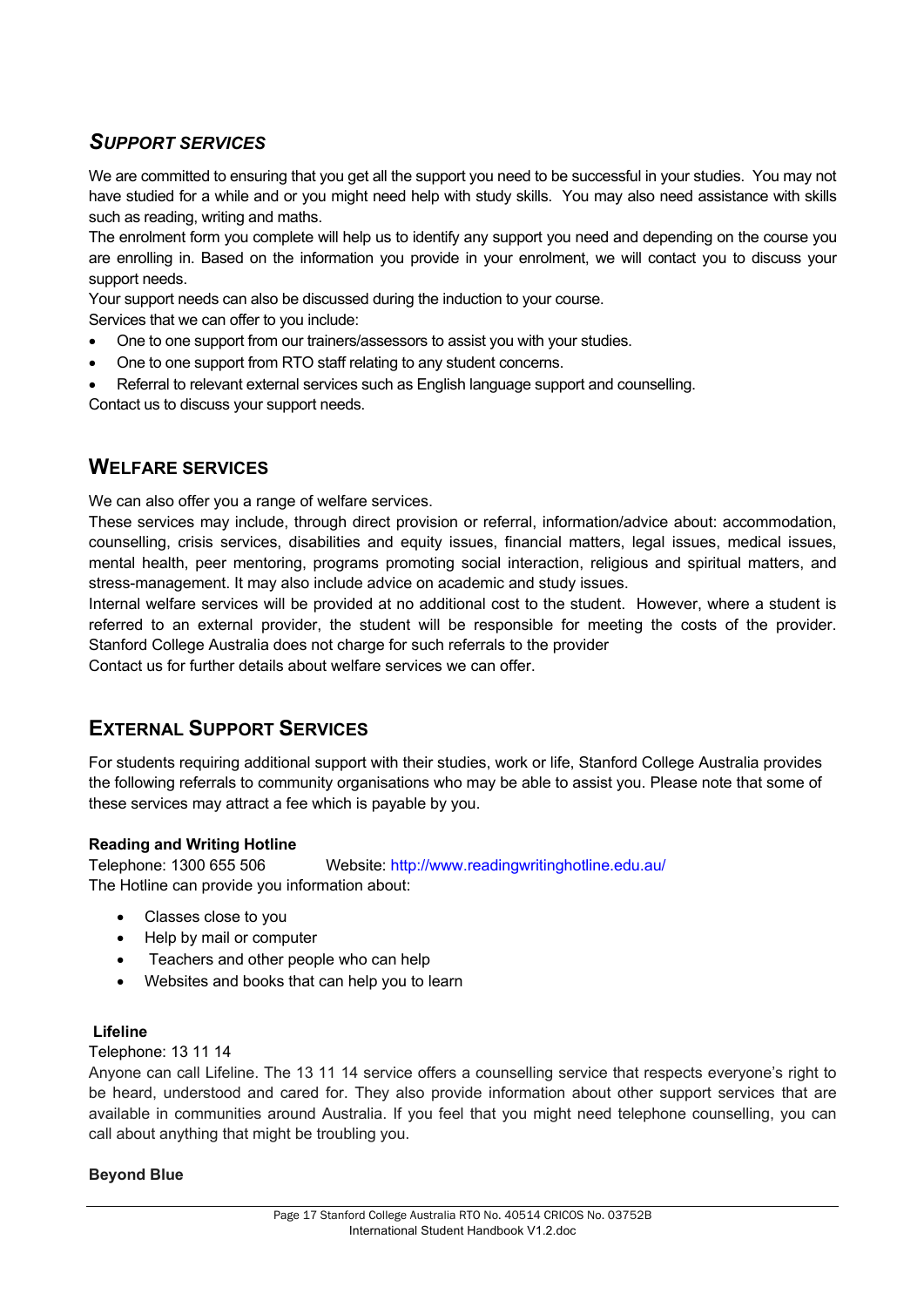Anyone can call Beyond Blue for immediate support with any problems or concerns. Call 1300 22 4636 24 hours a day 7 days a week . Also view the web site at www.beyondblue.com.au

### **Legal help**

https://www.studymelbourne.vic.gov.au/help-and-support/the-law-and-my-rights/legal-advice Phone: 1800 056 449

The Study Melbourne Student Centre gives free, confidential legal advice to international students living in Victoria.

#### **Fair Work Australia**

Telephone: 1300 799 675 Website: www.fwa.gov.au/index.cfm Fair Work Australia is the national workplace relations tribunal. It is an independent body with power to carry out a range of functions relating to minimum wages, employment conditions, termination of employment and other workplace matters.

### **Reach Out**

### Website: www.reachout.com.au

Reach Out is a web-based service that inspires young people to help themselves through tough times, and find ways to boost their own mental health and wellbeing. Their aim is to improve young people's mental health and wellbeing by building skills and providing information, support and referrals in ways they know work for young people.

### *MAINTAINING YOUR ENROLMENT AND COURSE PROGRESS*

You must meet course progress requirements in order to satisfy the conditions of your visa. These course progress requirements will be clearly explained to you during the orientation program.

Stanford College Australia will assist you to meet course progress requirements by monitoring your progress and providing you with the relevant support at an early stage. Stanford College Australia uses a range of methods to monitor course progress including review of participation in tuition activities and assessment tasks. Where we consider you are at risk not meeting course progress requirements, we will issue you with a first warning letter inviting you attend a meeting to discuss why you are not meeting course progress requirements and support that you required. We can provide you with a range of support from extra time to complete tasks or a reduced study load to study skills programs to meet course progress requirements. Agreed support will be documented in an Intervention Plan that both you and the RTO Manager will sign.

Following the provision of this support, if your progress is still unsatisfactory, you will be sent a second warning letter and again inviting you to a meeting to discuss why you are not still not meeting satisfactory course progress requirements and to discuss new or revised support arrangements.

Where you continue not to meet course progress requirements, you will be reported to DHA for not meeting course progress requirements. DHA will make the final decision on whether your visa will be cancelled because of your unsatisfactory course progress.

You may appeal Stanford College Australia decision to report you to DHA. However, an appeal will only be considered if Stanford College Australia has not recorded or calculated the student's marks correctly, has not provided appropriate support as set out in this policy, has not implemented other policies such as assessment and feedback which could impact on the student's results or there are compassionate or compelling reasons which have contributed to the unsatisfactory progress. Circumstances that are considered to be compassionate or compelling circumstances include (but are not limited to):

• Serious illness or injury, where a medical certificate states that the student was unable to attend classes;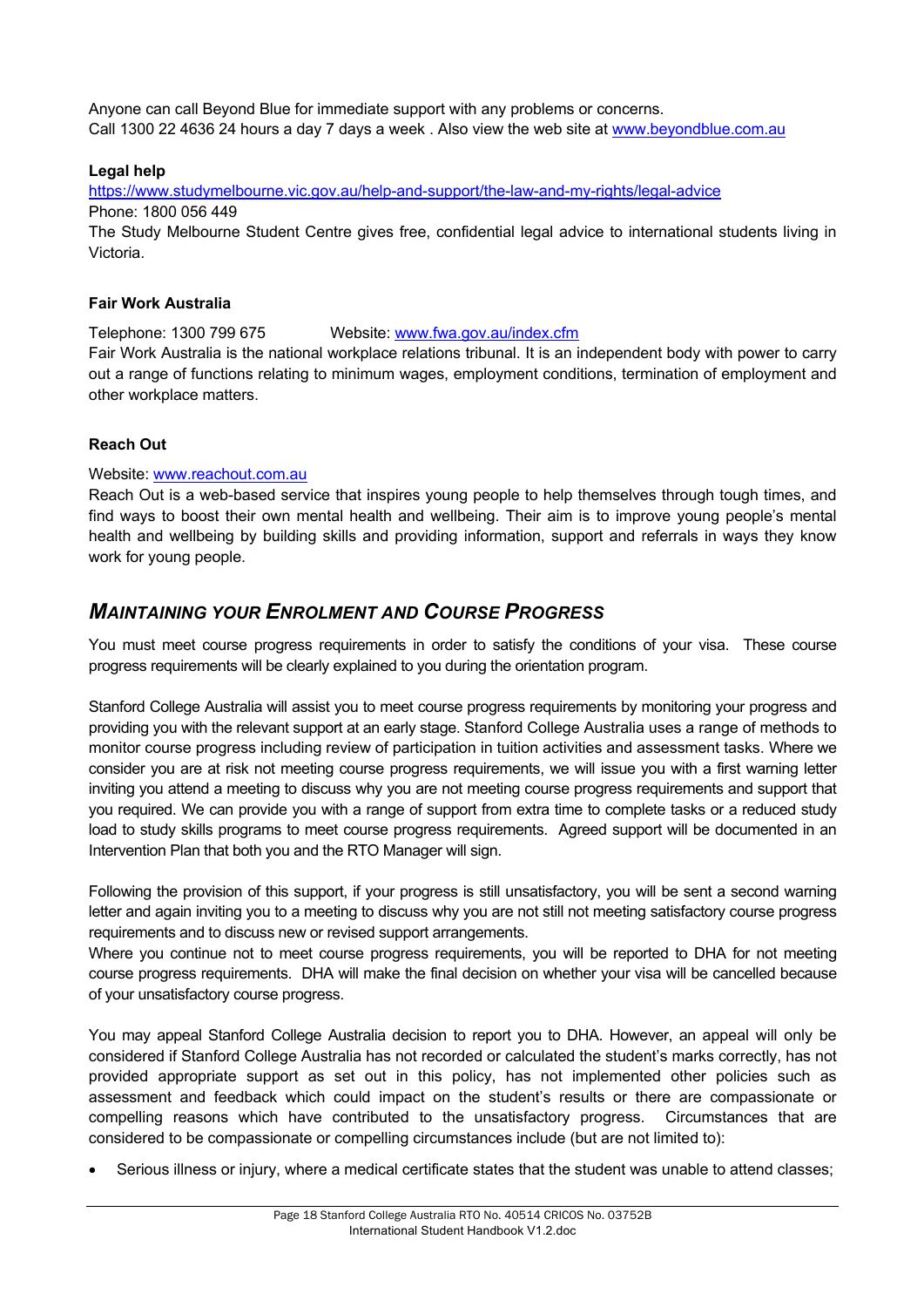- Bereavement of close family members such as parents or grandparents
- Major political upheaval or natural disaster in the home country requiring emergency travel and this has impacted on the student's studies.
- A traumatic experience which has impacted on the student and which could include involvement in, or witnessing of a serious accident; and witnessing or being the victim of a serious crime. These cases should be supported by police or psychologists' reports); or
- Where Stanford College Australia is unable to offer a pre-requisite unit.
- Where the student is unable to begin studying on the course commencement date due to delay in receiving a student visa.

Where your study load is reduced due to difficulties with meeting course progress requirements, this may mean that you will need to do additional subjects in future sessions to complete your course in the time specified in your student visa.

### **Attendance**

As well as meeting course progress requirements, you must also meet attendance requirements as part of your visa conditions. It is expected that you will attend all classes; however, we understand that in some cases you may not be able to get to a class because of your personal circumstances such as illness or family matters. To maintain satisfactory attendance, you must attend at least 80% of your classes.

Where you are at risk of not meeting attendance requirements, we will contact you to arrange a meeting to discuss your attendance and any support we can offer you to meet requirements. Once the process for warning you that you are not meeting attendance requirements and we have provided you with assistance, if you do not or cannot meet attendance requirements, we will be required to report you to DHA. DHA will make the final decision on whether your visa will be cancelled because of your unsatisfactory attendance.

In some cases, you may not be reported if attendance falls below 80%. Your attendance will not be reported if it is at least 70% and you are maintaining satisfactory academic performance.

You may also not be reported in the case of compassionate or compelling circumstance i.e. those beyond your control and which have an impact on your course progress or wellbeing (see course progress requirements for details of compassionate and compelling circumstances).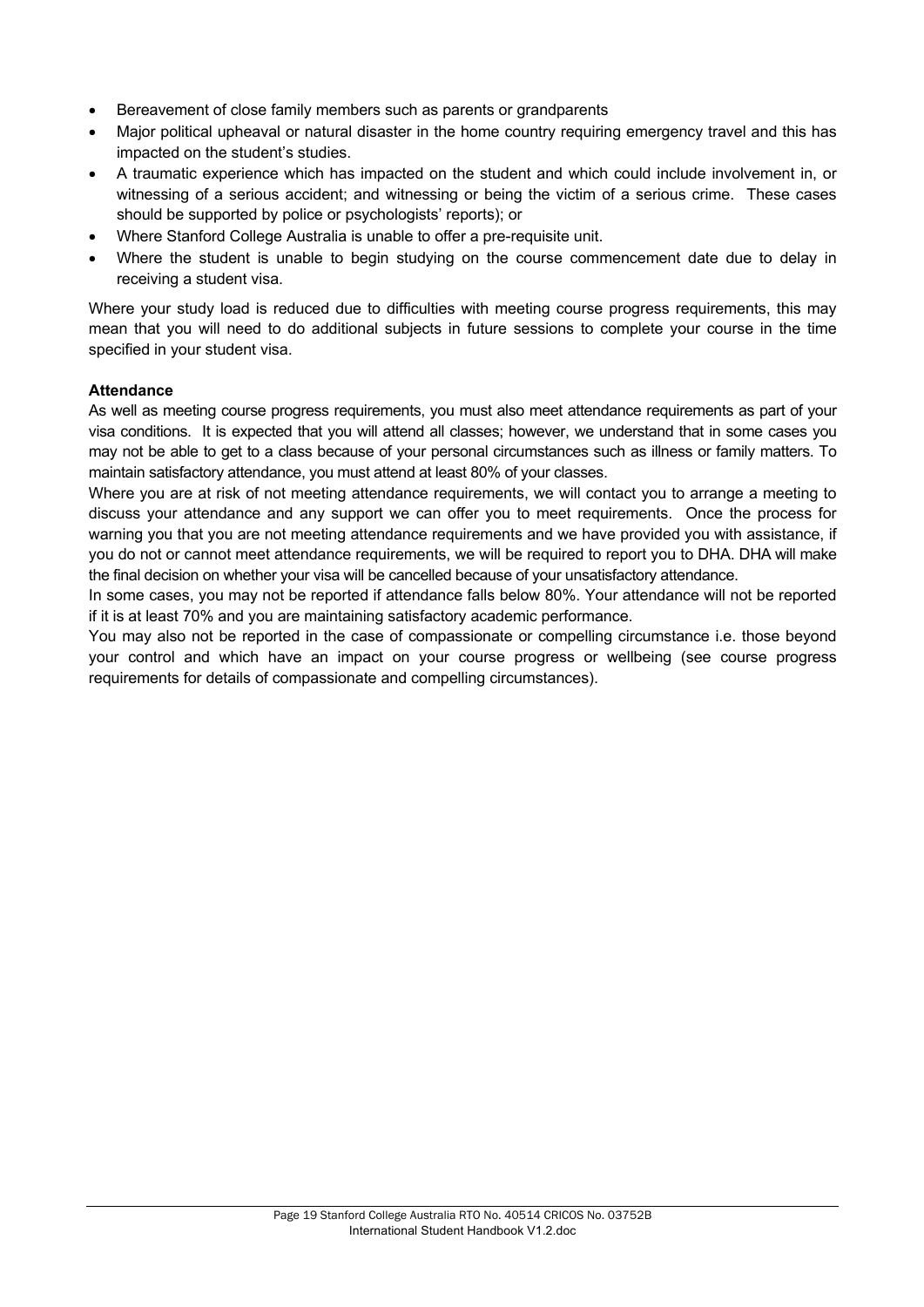# *COURSE TRANSFER*

All decisions made by Stanford College Australia with regard to student transfer requests will be made in accordance with this policy and procedure, will be fair and take into account the student's individual circumstances and any other relevant factors.

### **1. Transferring from another registered provider**

- Stanford College Australia will not knowingly enrol a student wishing to transfer from another registered provider's course prior to the overseas student completing six months of his or her principal course unless one or more of the following conditions apply:
	- the releasing registered provider or the course in which the student is enrolled has ceased to be registered:
	- the releasing registered provider has had a sanction imposed on its registration by the ESOS agency that prevents the student from continuing his or her principal course at that registered provider;
	- the releasing registered provider has agreed to the overseas student's release and recorded the date of effect and reason for release in PRISMS;
	- any government sponsor of the student considers the change to be in the student's best interest and has provided written support for that change.

### **2. Transferring to another registered provider**

- For Stanford College Australia students seeking to transfer to another registered provider's course of study prior to completing six months of their principle course, the transfer request will be assessed and granted in any of the following circumstances:
	- the student will be reported because they are unable to achieve satisfactory course progress at the level they are studying, even after engaging with Stanford College Australia's intervention strategy to assist the overseas student in accordance with Standard 8 (Overseas student visa requirements).
	- there is evidence of compassionate or compelling circumstances.
	- Stanford College Australia fails to deliver the course as outlined in the student agreement.
	- there is evidence that the student's reasonable expectations about their current course are not being met.
	- there is evidence that the student was misled by Stanford College Australia or an education or migration agent regarding Stanford College Australia or its course and the course is therefore unsuitable to their needs and/or study objectives.
	- an appeal (internal or external) on another matter results in a decision or recommendation to release the student.
- A transfer to another course will not be granted where:
	- The transfer may jeopardise the student's progression through a package of courses.
	- The student has recently started studying the course and the full range of support services are yet to be provided or offered to the student. In this case, the student will be requested to wait a further 4 weeks before applying for a transfer to another registered provider during which time the full range of support services will be provided to the student.
	- The student is trying to avoid being reported to DHA for failure to meet the provider's attendance or academic progress requirements.
	- There are no legitimate compassionate or compelling circumstances.
- In order for a request for transfer to be considered and a letter of release provided, students must provide a valid offer of enrolment from another registered provider.
- The outcome of the student's application for course transfer will be provided in writing within 10 working days of receipt of application.
- Where a student's application is refused, the reasons for this will communicated plus the right to access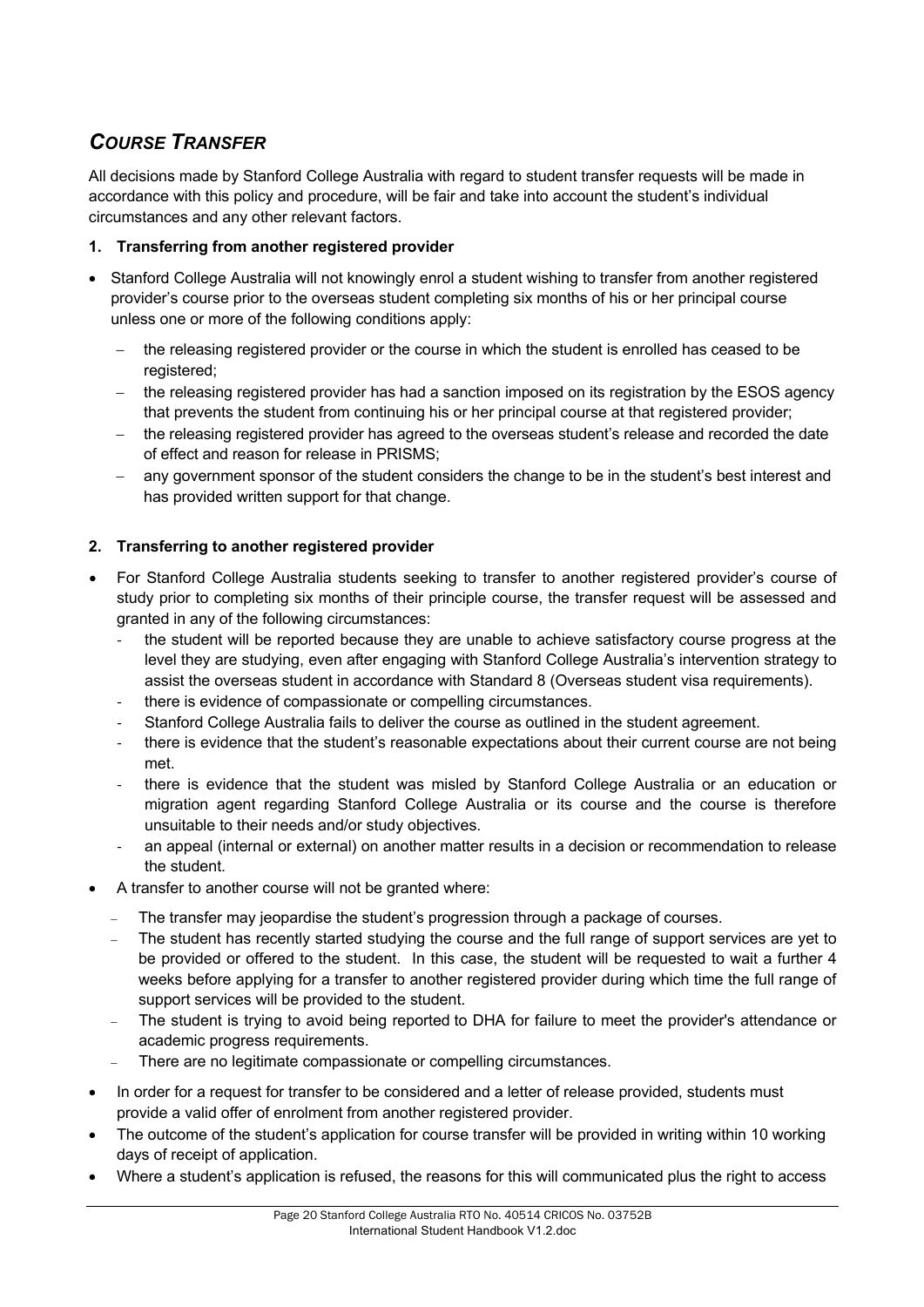the complaints and appeals process as outlined below.

- There is no cost in releasing students. However, where a student transfers to another registered provider, any refund of course fees, where applicable, will be paid will be in accordance with Stanford College Australia's Fees and Refunds Policy and Procedures.
- **3. Transferring to another course offered by Stanford College Australia** 
	- Students may transfer to another course offered by Stanford College Australia in the following circumstances:
		- Where it is considered that the course that the student wishes to transfer to;
			- better meets the study capabilities of the student; and/or
			- o better meets the long-term goals of the student, whether these relate to future work, education or personal aspirations; and/or
		- Or, where the student claims or can provide evidence that his or her reasonable expectations about the current course are not being met.
	- A transfer to another course within Stanford College Australia will not be granted where:
		- The transfer may jeopardise the student's progression through a package of courses.
		- The student has recently started studying the course and the full range of support services are yet to be provided or offered to the student.
		- The student is trying to avoid being reported to DHA for failure to meet the provider's attendance or academic progress requirements.
	- In order for a request for transfer to be considered, students must complete an Internal Course Transfer Application Form.
	- The outcome of the student's application for course transfer will be provided in writing within 10 working days of receipt of application.
	- Cost involved in transferring to another course plus any refund of course fees paid for the student's current course will be in accordance with Stanford College Australia's Fees and Refunds Policy and Procedure.

### **4. Visa advice**

• All students who are either considering a course transfer, or have had their transfer request approved, will be advised that they must contact DHA to seek advice on whether a new visa is required. To find out more about visa requirements, students will be advised to contact DHA on 131881 or visit the following website: https://www.homeaffairs.gov.au/trav/stud

### **5. Complaints and Appeals**

- Where the decision is made to refuse a course transfer or Stanford College Australia does not respond to the request in the timeframe set out in this Policy, the student may appeal against the decision by accessing Stanford College Australia ' Complaints and Appeals process within 20 days. If the appeal finds in favour of a student wishing to transfer, a letter of release will be granted.
- The refusal status will not be finalised in PRISMS until the complaints and appeals process is finalised within the 20 working day period or the student withdraws from the course.

### **6. Records**

• All records relating to course transfers will be kept for two years after the student ceases to be an enrolled student. This includes requests for release, the assessment of the request and the decision.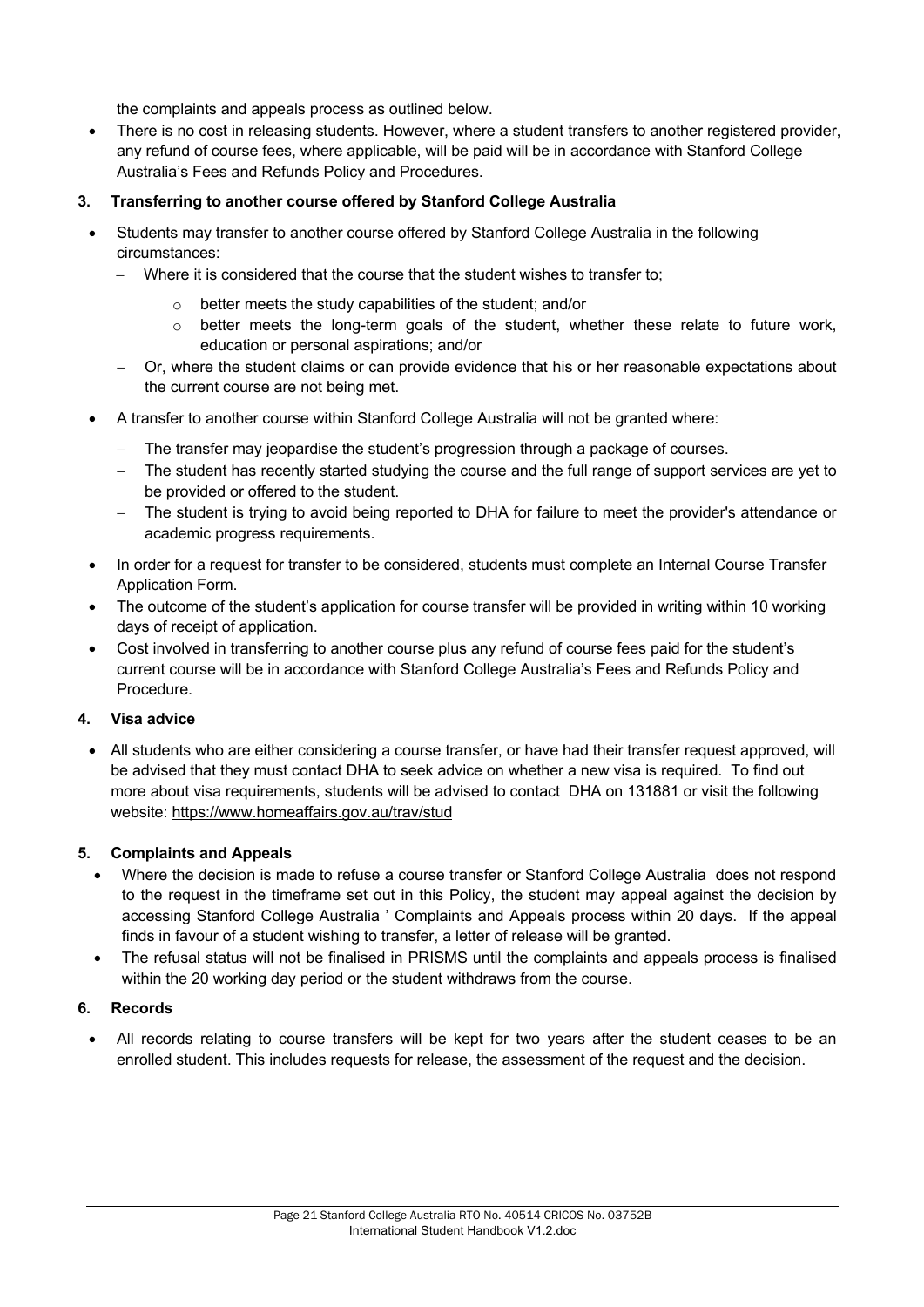# *DEFERRAL, SUSPENSION AND CANCELLATION*

### **1. Deferral and suspension of studies**

- Requests from students for deferral and suspension of studies will only be granted in compassionate or compelling circumstances which are generally those beyond the control of the student and which have an impact upon the student's course progress or wellbeing. These could include, but are not limited to:
	- serious illness or injury, where a medical certificate states that the student was unable to attend classes
	- bereavement of close family members such as parents or grandparents (Where possible a death certificate should be provided)
	- major political upheaval or natural disaster in the home country requiring emergency travel and this has impacted on the student's studies
	- a traumatic experience that has impacted on the student which could include involvement in or witnessing of a serious accident or witnessing or being the victim of a serious crime. Such cases supported by police or psychologists' reports
	- where Stanford College Australia is unable to offer a pre-requisite unit
	- inability to begin studying on the course commencement date due to delay in receiving a student visa

These circumstances are an example of what may be considered compassionate or compelling circumstances, however each case will be assessed on its individual merits.

- When determining whether compassionate or compelling circumstances exist, Stanford College Australia considers documentary evidence provided to support the claim, and stores copies of these documents in the student's file.
- A retrospective deferment or suspension may be justified if the student was unable to contact Stanford College Australia because of a circumstance such as being involved in a car accident.
- Where a student initiated deferral or suspension of enrolment is granted, Stanford College Australia will suspend an enrolment for an agreed period of time - to a maximum of 12 months. If the deferral is required for longer than 12 months, the student's application will be re-assessed. If the suspension period has expired and the student does not return, the student's enrolment will be cancelled.

### **2. Provider initiated suspension or cancellation**

- Stanford College Australia may suspend or cancel a student's enrolment including, but not limited to, on the basis of:
	- misbehaviour by the student (including plagiarism, collusion and cheating)
	- the student's failure to pay an amount he or she was required to pay the registered provider to undertake or continue the course as stated in the written agreement
	- a breach of course progress or attendance requirements by the overseas student, which will occur in accordance with Standard 8 (Overseas student visa requirements) and as specified in Stanford College Australia's Course Progress Policy and Procedures.
- Standards of behaviour required are outlined in the International Student Handbook.
- Where Stanford College Australia suspends or cancels a student's enrolment, before imposing a suspension or cancellation Stanford College Australia will inform the student in writing of that intention and the reasons for doing so and advise the overseas student of their right to appeal through the provider's internal complaints and appeals process, in accordance with Standard 10 (Complaints and appeals), within 20 working days.
- Under no circumstances will the suspension or cancellation of the overseas student's enrolment under Standard 9.3 cannot take effect until the internal appeals process is completed, unless the overseas student's health or wellbeing, or the wellbeing of others, is likely to be at risk.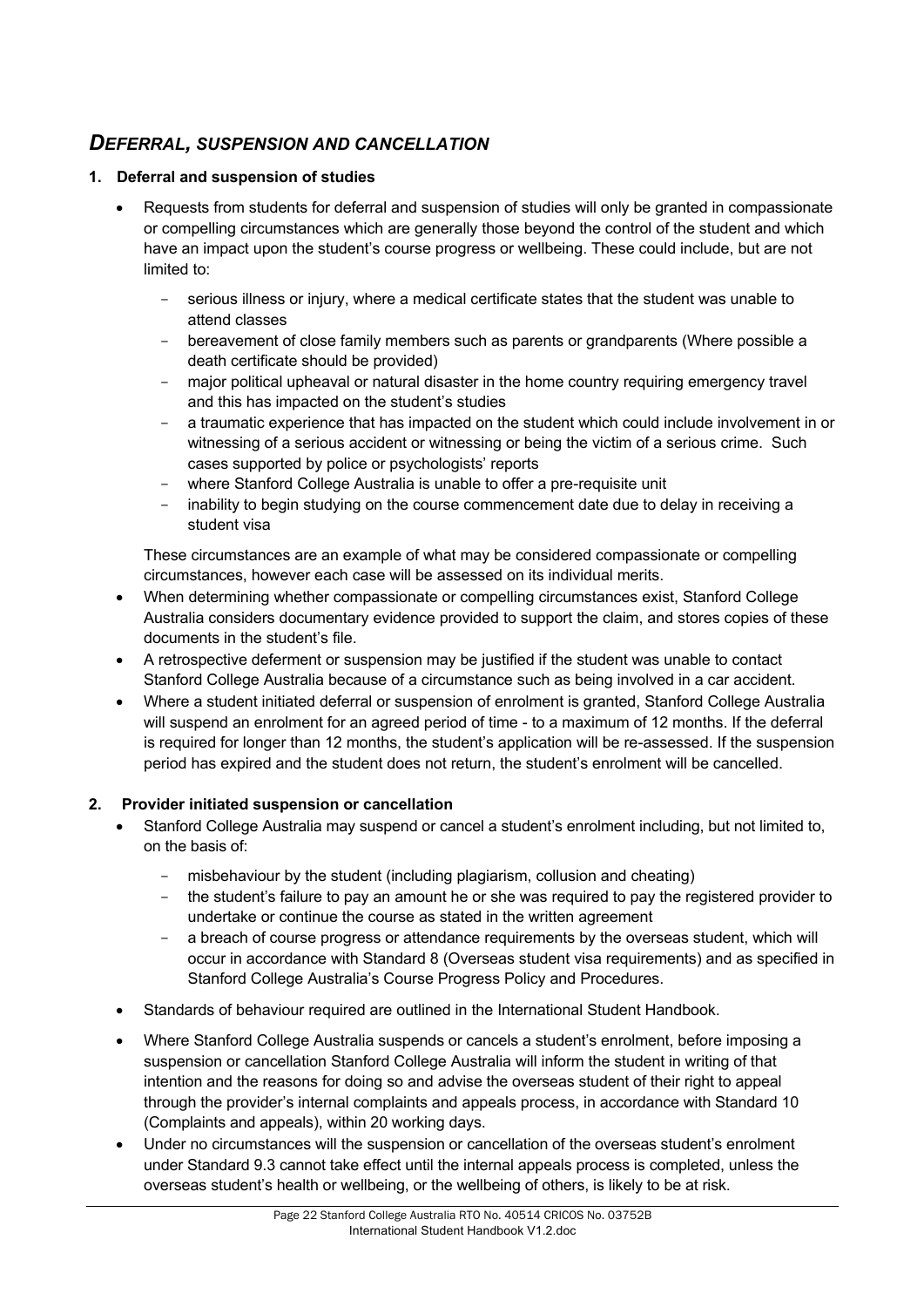### **2. Student Initiated Cancellation of Studies**

- Students may initiate cancellation of their studies at any time during their course.
- Students who wish to withdraw within six months of their course to transfer to another provider will be processed as per Stanford College Australia Course Transfer Policy and Procedure.

### **3. Visa status**

- When there is any deferral, suspension or cancellation action taken under this standard, Stanford College Australia will inform the student of the need to seek advice from DHA on the potential impact on their student visa, as well as the report the change to the overseas student's enrolment under section 19 of the ESOS Act i.e. notification via PRISMS.
- Students are referred to the DHA web site at https://www.homeaffairs.gov.au/ or Helpline (131 881) for information and their local DHA office for advice on how the potential change to enrolment status may impact upon his or her visa.

### **4. Complaints and appeals**

• Where a student accesses the Complaints and Appeals process, Stanford College Australia will not notify DET via PRISMS until the internal appeals process is complete unless the student's health or wellbeing, or the wellbeing of others, is likely to be at risk. Where the student chooses to access an external appeals process, DET will still be notified via PRISMS.

### 5. **Records**

• All records relating to deferrals, suspensions and cancellations will be kept on the student's file. This will include all decisions made.

# *CHANGE IN VISA STATUS*

Deferment, suspension or cancellation of a student's visa may affect the student's visa. When a student's enrolment is deferred, suspended or cancelled, Stanford College Australia will notify the Department of Education and Training via the Provider Registration and International Student Management System (PRISMS) of the change in enrolment status.

Student's are to refer to the DHA web site at https://immi.homeaffairs.gov.au/visas/getting-a-visa/visalisting/student-500 or telephone 31 881 for information and their local DHA office for advice on how the potential change to enrolment status may impact upon his or her visa.

Regardless of whether the suspension of enrolment is the result of a student request for suspension or a suspension imposed by Stanford College Australia, the period of suspension of enrolment (as entered in PRISMS) will not be included in attendance monitoring calculations.

Where a suspension of enrolment is granted, Stanford College Australia will suspend an enrolment for an agreed period of time - to a maximum of 12 months. If the suspension is required for longer than 12 months the student shall have to re-apply once the initial suspension period has expired

If a student's enrolment is suspended for a period of 28 days or longer, the student must return home (unless special circumstances exist). Students will be referred to DHA via the DHA helpline on 131 881 regarding whether they may remain in Australia during a period of suspension of enrolment.

Stanford College Australia will always use its professional judgement to assess each student's case on its individual merits when determining whether compassionate or compelling circumstances exist.

In cases, where a student's enrolment is cancelled, the student must leave Australia, obtain enrolment in an alternative course or apply for a different visa within 28 days of cessation. If the student leaves Australia, the student's visa will be cancelled. A student who has left Australia and wishes to return to his or her studies must apply for a new student visa.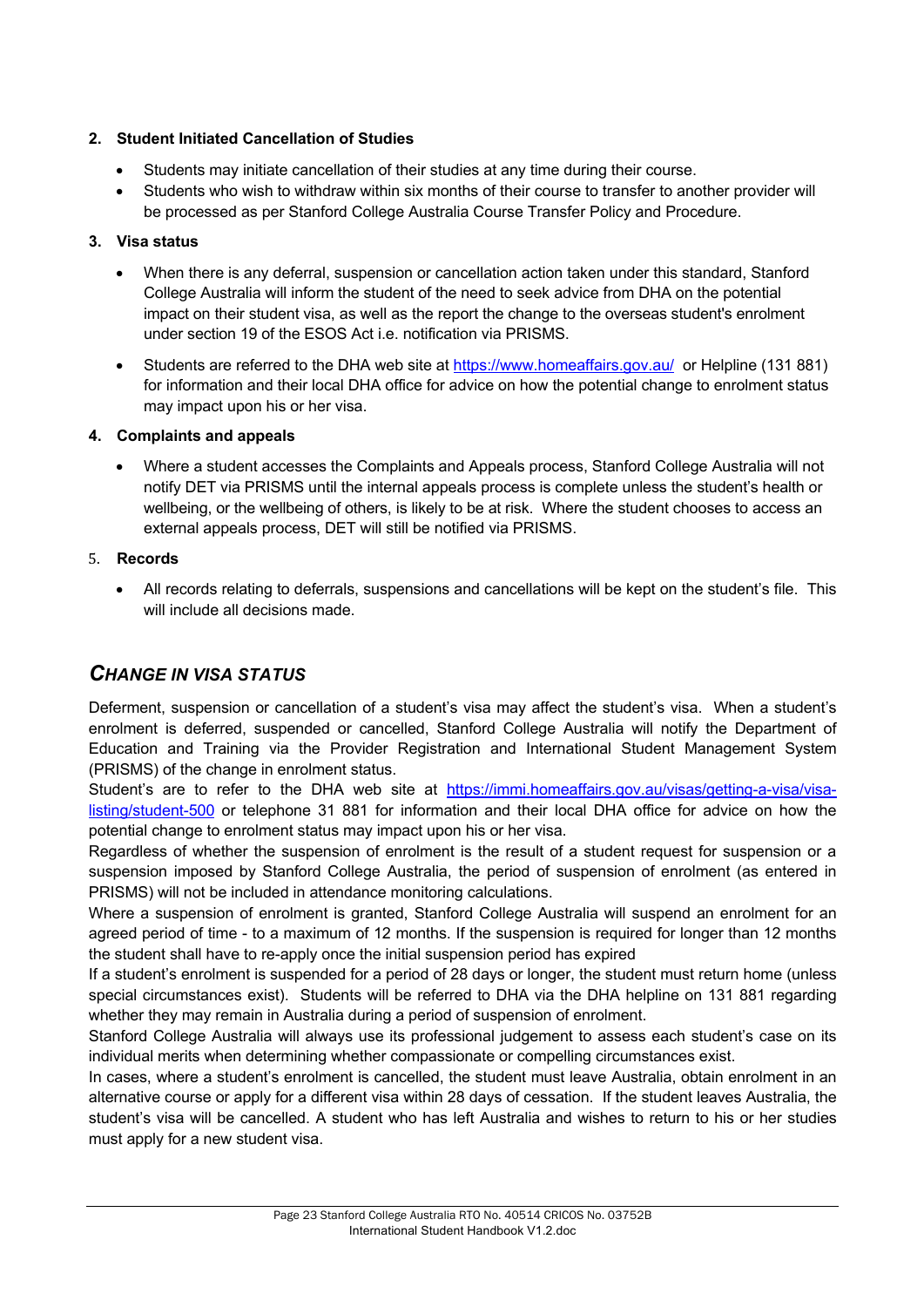# *YOUR FEEDBACK*

Your feedback is important to us and assists in ensuring that our services meet your needs. We use feedback from students to contribute to our continuous improvement processes so we are always striving to do better.

All students will be provided with a Quality Indicator Survey issued by the National Centre for Vocation Education and Research (NCVER) that they are required to complete. Please help us by completing the surveys that are provided to you by your trainer/assessor. Some may also be mailed or emailed to you from our office.

We also welcome feedback from you at any time by email and phone.

# *ACCESS TO YOUR RECORDS*

You may access or obtain a copy of the records that Stanford College Australia holds about you at any time. This includes personal information and records of participation and progress.

If you want to access or obtain a copy of records, you must make a request in writing using the Access to Records Request Form outlining which records you wish to access. There is no charge to access your records.

Access to records may be provided by:

- making copies of the records held in a file
- providing a time for you to review your file
- providing access to the online portal where some records about the course can be viewed.

### **Amendment to records**

If a student considers the information that Stanford College Australia holds about them to be incorrect, incomplete, out of date or misleading, they can request that the information be amended. Where a record is found to be inaccurate, a correction will be made. Where a student requests that a record be amended because it is inaccurate, but the record is found to be accurate, the details of the request for amendment will be noted on the record.

# *NOTIFYING CHANGES*

As an RTO under the VET Quality Framework and CRICOS Education Provider under the National Code, we must notify you promptly if there are any changes to our RTO, the course, or the arrangements for training and assessment.

This would include if there were any changes of ownership, and any new third party arrangements or changes to third party arrangements that relate to your enrolment, or if we were unable to provide the services you agreed to in your Student Agreement because we are no longer able to deliver the course you have enrolled in, or no longer operating as an RTO.

If this occurs, Stanford College Australia will devise a strategy to minimise impact on you and notify you of the changes and how you will be affected as soon as practicable.

Depending on the type of change, we may send a letter to your home address; send you an email, or an SMS message.

Please make sure we always have your most current home address, email address, mobile number and emergency contact on file so we can notify you of any changes if applicable.

You can let us know of any changes to your details by using the Change of Details Form. As an international student, you are required to provide this form to us within 7 days of any change occurring,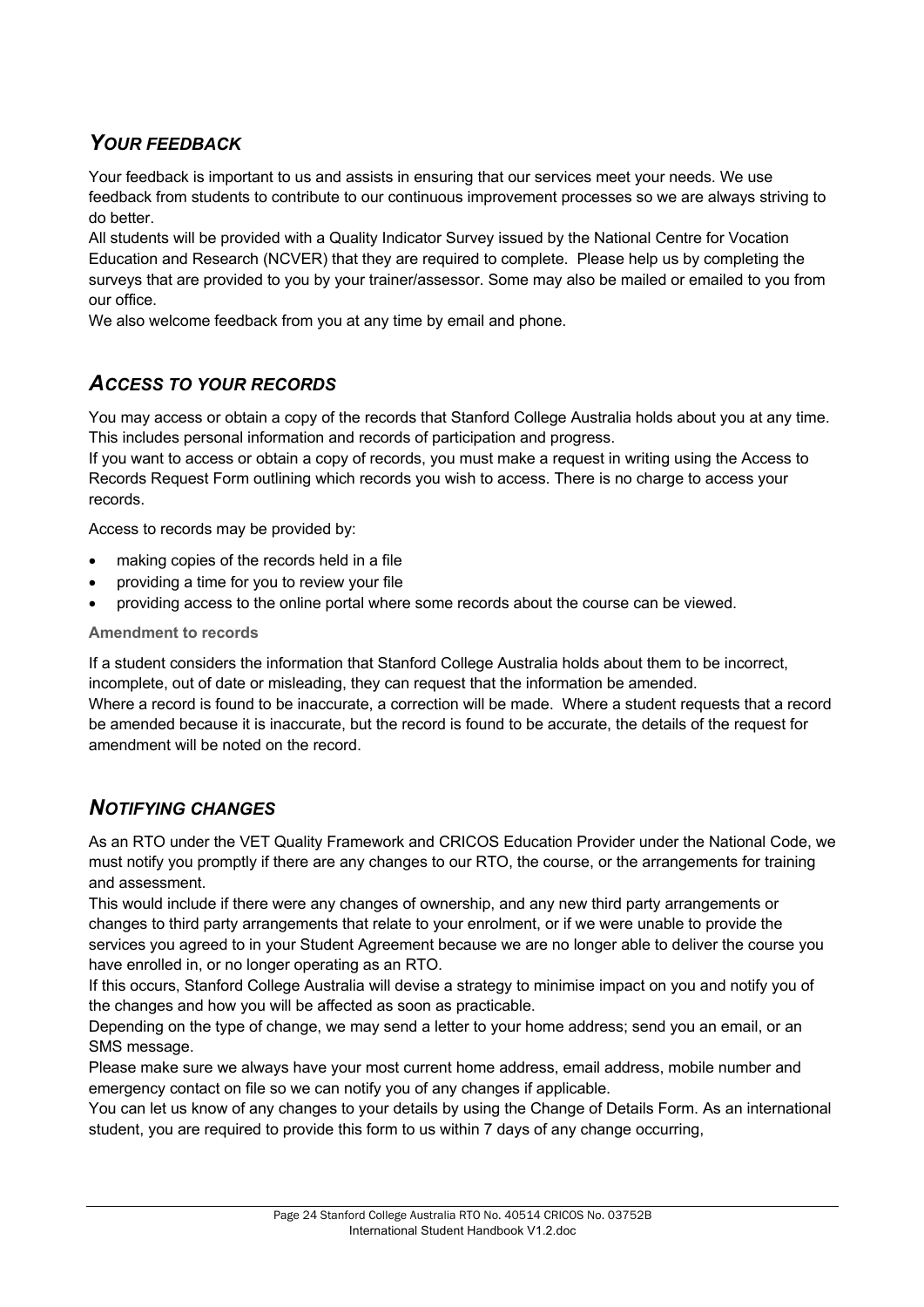# *LEGISLATION AND YOU*

As a student, you have both rights and responsibilities under applicable legislation.

### **Education Services for Overseas Students**

The Australian Government wants overseas students in Australia to have a safe, enjoyable and rewarding place to study. Australia's laws promote quality education and consumer protection for overseas students. These laws are known as the ESOS Framework and they include the Education Services for Overseas (ESOS) Act 2000 and the National Code 2018. For more information about your rights and responsibilities under the ESOS Framework, visit the following website:

https://www.studyinaustralia.gov.au/global/australian-education/education-system/esos-act

If you are unable to access this information, contact us via email or phone and we will provide the information to you.

You also have certain rights and responsibilities under the following legislation as discussed below.

### **Occupational Health and Safety**

Under the Occupational Health and Safety Act, Stanford College Australia must provide a safe environment for both staff and students, as well as providing information to staff and students in relation to health and safety and welfare. Stanford College Australia has policies and procedures in place to ensure your safety and on commencement of your course you will be provided with information about health and safety.

As a student you also have a responsibility to follow instructions and rules and to behave in ways that are safe and do not endanger the health and safety of others. Always ensure that you:

- Immediately report hazards to your trainer/assessor.
- Seek assistance from a member of staff if you become ill or injured on campus.
- Only assist another person who is ill or injured if it is safe to do so. If you're not sure, call on a member of staff for assistance.
- Complete an incident report as required.
- Ensure you are familiar with Stanford College Australia's emergency evacuation procedures and in the case of an emergency, follow the instructions given to you.
- Do not leave bags or personal belongings lying around where someone else could trip over them.
- Do not smoke or drink alcohol on the premises.
- Observe basic hygiene practices such as hand washing before handling and eating food and leaving toilets and wash basins clean and tidy, etc).

### **Harassment, victimisation or bullying**

Stanford College Australia is committed to providing all people with an environment free from all forms of harassment, victimisation and bullying. Stanford College Australia will not tolerate any behaviour that harms, intimidates, threatens, victimises, offends, degrades or humiliates another person.

Anti-discrimination law defines harassment as any form of behaviour that you do not want, that offends, humiliates or intimidates you and that creates a hostile environment. Examples of harassment are making fun of someone, spreading rumours, offensive jokes, ignoring someone, etc.

Victimisation is where a person is treated unfairly because they have made a discrimination complaint. Bullying is verbal, physical, social or psychological abuse by a staff member or student. Bullying falls under health and safety legislation.

If you at any time feel that you are being harassed, victimised or bullied by a staff member or student, you should follow these steps.

If you feel that you are being harassed, victimised or bullied, ideally you should tell the person that you don't like the behaviour and ask them to stop. However, if you are not comfortable doing this, you should lodge a complaint as per Stanford College Australia's Complaints and Appeals procedure and detailed in this Handbook.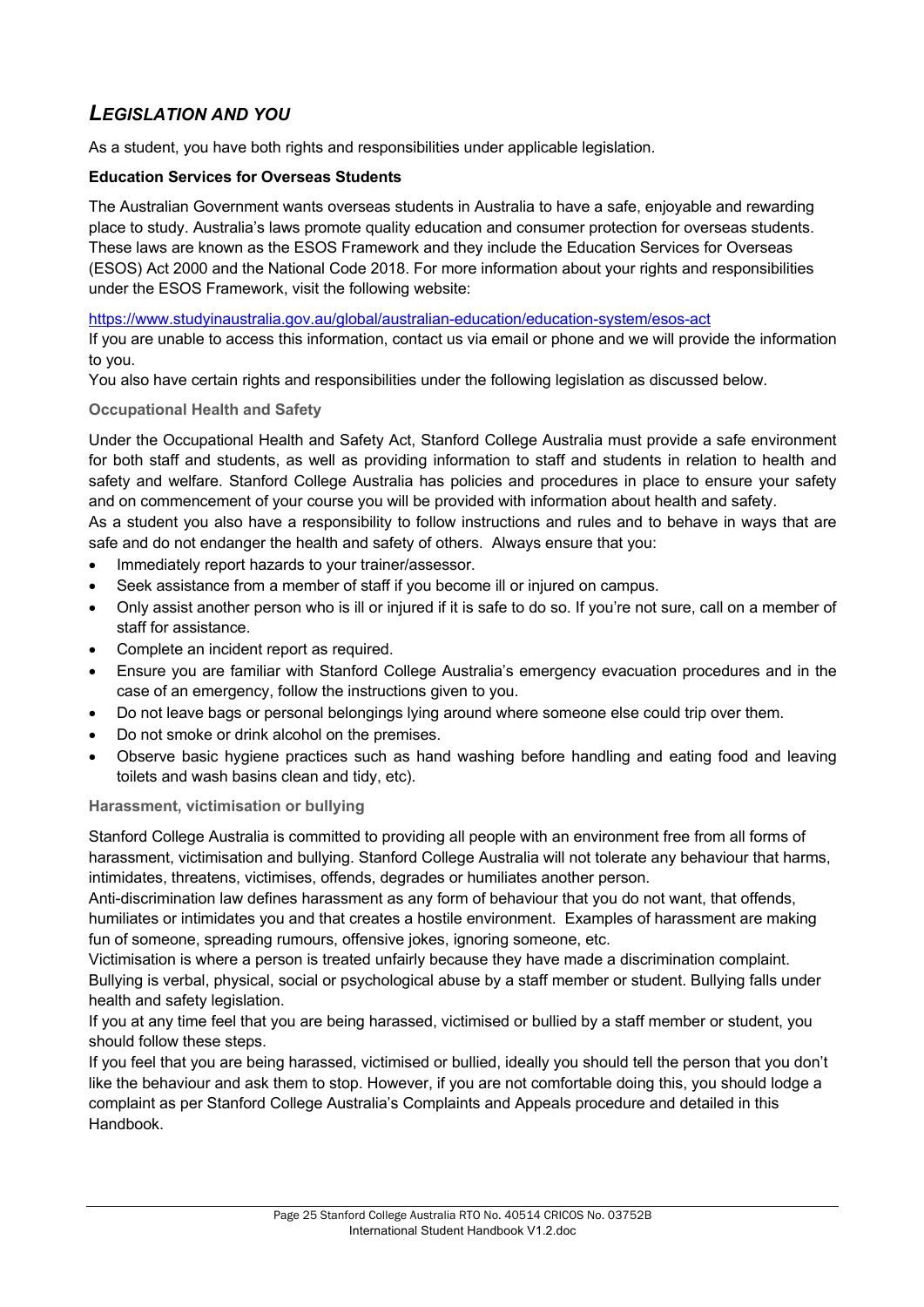### **Equal opportunity**

The principles and practices adopted by Stanford College Australia aim to ensure, that current and prospective students, clients and other stakeholders are treated fairly and equitably in their dealings with Stanford College Australia .

All people will be treated courteously and expeditiously throughout the process of enquiry, selection and enrolment and throughout their participation in a course.

Stanford College Australia provides equity in access to the level of training and support required by each student. All students are supported in a manner that enables them to achieve their full potential and success in their training outcomes. All students are provided with opportunities to develop and successfully gain skills, knowledge and experience through education and training.

### **National VET Regulator Act 2011**

As a student in Australia's Vocation Education and training (VET) sector, you should expect high-quality training in your area of interest, leading to a qualification that improves your prospects of gaining the job you want or provides a pathway to further study.

As a Registered Training Organisation registered with the Australian Skills Quality Authority, we are required to comply with the National VET Regulator Act 2011. This involves meeting a series of Standards that ensure that the training and assessment and support services are provided to you in accordance with nationally mandated standards.

### **Student Identifiers Act 2014**

Under this Act, we are required to ensure that all students have a USI. We are unable to issue a qualification of a statement of attainment for any student if we don't have a USI on file.

If you're studying nationally recognised training in Australia from 1 January 2015, you will be required to have a Unique Student Identifier (USI). Your USI links to an online account that contains all your training records and results (transcript) that you have completed from 1 January 2015 onwards. Your results from 2015 will be available in your USI account in 2016.

For students and training organisations, the main benefits of the USI are:

- Students will be able to get a complete record of their Australian-wide VET achievements from a single, secure and accurate online source.
- There will be immediate access to VET records. This means they can be quickly given to employers, other training organisations etc as proof of VET achievements.
- It will be easier for training organisations to assess students' pre-requisites, credit transfers and Recognition of Prior Learning (RPL).

For more information about the USI please refer to http://www.usi.gov.au/About/Pages/default.aspx

# *PRIVACY POLICY*

In collecting your personal information Stanford College Australia will comply with the requirements set out in the Privacy Act 1988, the Privacy Amendment (Private Sector) Act 2001 and the state privacy legislation. This means that we will:

- Inform you of the purpose for which the information is collected.
- Only use the personal information that you provide to us in relation to your study with us.
- Ensure your personal information is securely handled and stored.
- We will inform you of any organisation and the type of organisation to which we disclose personal information e.g. the Australian Government or the National Centre for Vocation Education Research, as well as the purpose of disclosing this information e.g. for statistical purposes.
- We will not disclose your personal information to another person or organisation unless:
	- We have made you aware that information of that kind is usually passed to that person or organisation.
	- You have given written consent;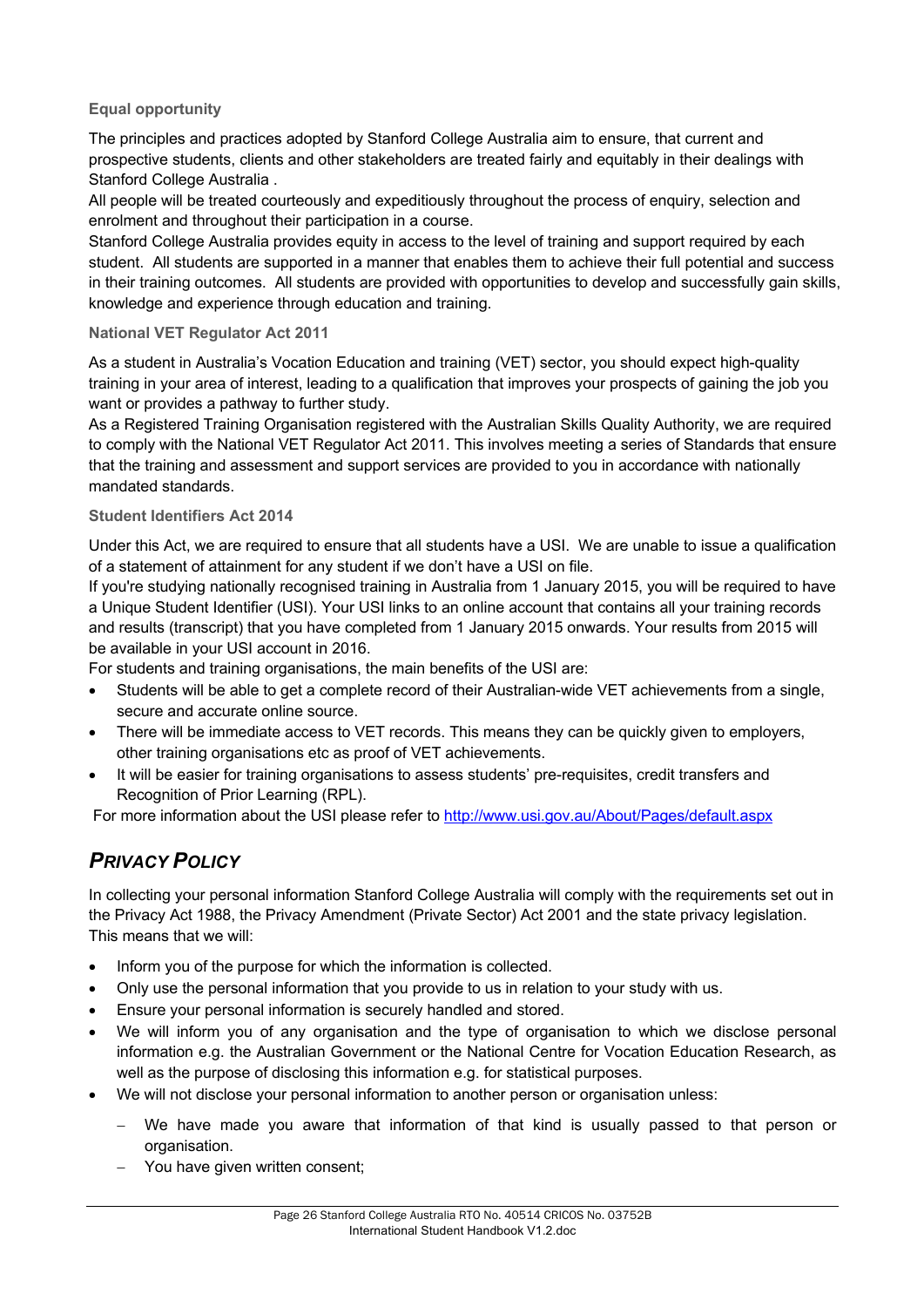- We believe that the disclosure is necessary to prevent or lessen a serious and imminent threat to your life or health or that of another person;
- The disclosure is required or authorised by or under law; or
- The disclosure is reasonably necessary for the enforcement of the criminal law or of a law imposing a pecuniary penalty, or for the protection of the public revenue.

### **1. Privacy Principles**

- In collecting personal information, Stanford College Australia complies with the requirements set out in the Privacy Act 1988, including Australian Privacy Principles 3 and 5 (in accordance with the National VET Provider Collection Data Requirements Policy clause 4.4) and the relevant privacy legislation and regulations of the state in which Stanford College Australia operates.
- Personal information, including sensitive information, is collected from individuals in order that Stanford College Australia can carry out its business functions. Stanford College Australia only collects and stores information that is directly related to its business purposes and legal requirements of providing nationally recognised training and assessment.
- Sensitive information is only collected by Stanford College Australia if a permitted general or health situation applies in accordance with the Privacy Act (16A, 16B) such as, if:
	- The collection of the information is required or authorised by, or under, an Australian law or a court/tribunal order.
	- It is unreasonable or impracticable to obtain the individual's consent to the collection, use or disclosure.
	- It genuinely and reasonably believes that:
		- The collection, use or disclosure is necessary to lessen or prevent a serious threat to the life, health or safety of any individual, or to public health or safety.
		- Unlawful activity, or misconduct of a serious nature, that relates to Stanford College Australia's functions or activities has been, is being or may be engaged in, and the collection, use or disclosure is necessary in order for the entity to take appropriate action in relation to the matter.
		- The collection, use or disclosure is reasonably necessary to assist any APP entity, body or person to locate a person who has been reported as missing.
		- The collection, use or disclosure is reasonably necessary for the establishment, exercise or defense of a legal or equitable claim.
	- Stanford College Australia ensures each individual:
		- Knows why their information is being collected, how it will be used and who it will be disclosed to.
		- Is made aware of any legal requirement for Stanford College Australia to collect the information.
		- Is able to access their personal information upon request.
		- Does not receive unwanted direct marketing.
		- Can ask for personal information that is incorrect to be corrected.
		- Can make a complaint about Stanford College Australia if they consider that their personal information has been mishandled.
		- Is made aware of any consequences for not providing the information requested.
		- Whether the information is likely to be disclosed to overseas recipients, and if so, which countries such recipients are likely to be located in.
- Stanford College Australia retains evidence that that the student has acknowledged the following Privacy Notice and Student Declaration as part of their enrolment process: https://www.education.gov.au/privacy-notice-and-student-declaration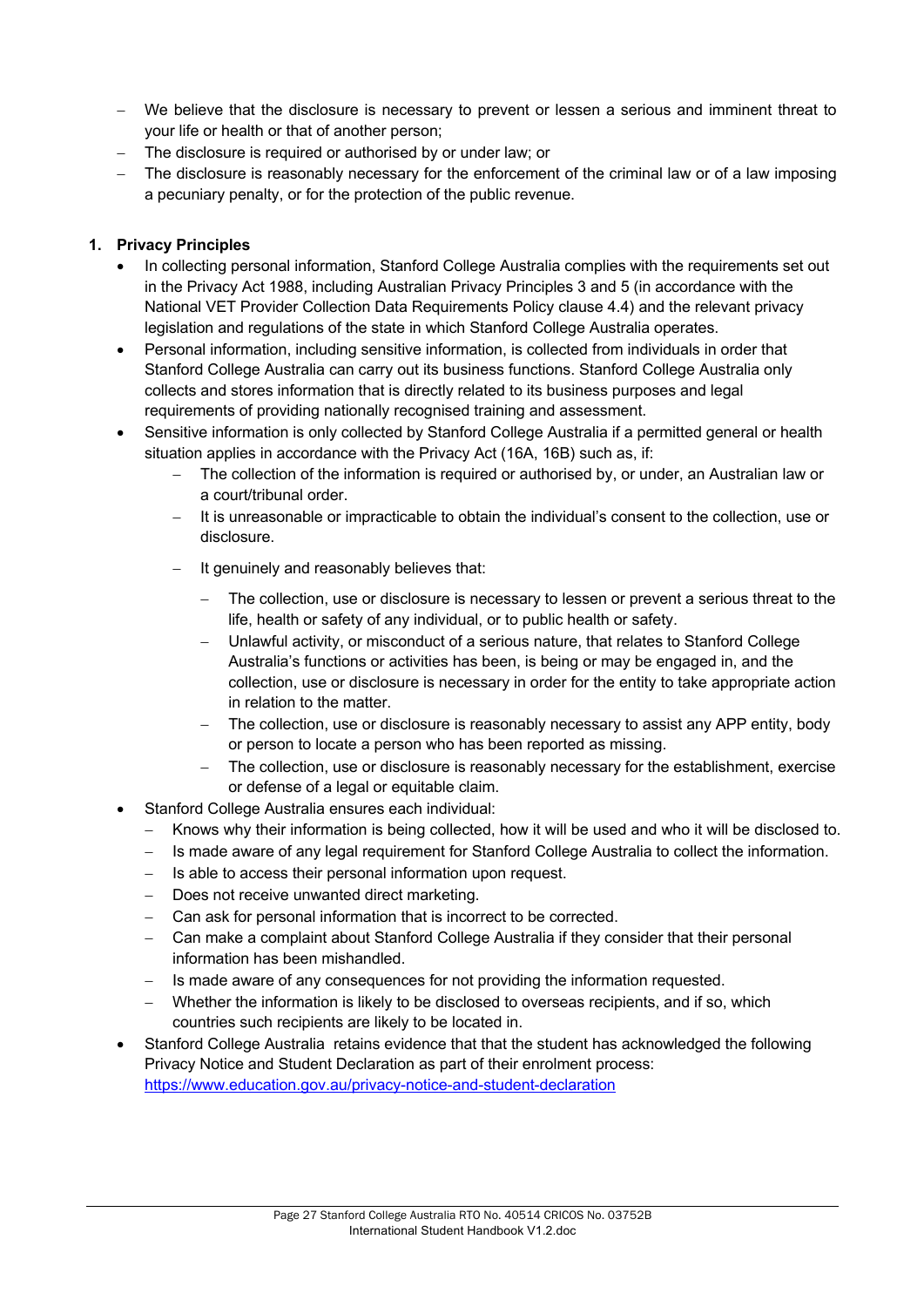### **2. Collection of information**

- Under the Data Provision Requirements 2012, Stanford College Australia **is** required to collect personal information about students undertaking nationally recognised training and disclose that personal information to the National Centre for Vocation Education Research Ltd (NCVER). NCVER will collect, hold, use and disclose personal information in accordance with the Privacy Act 1988 (Cth), the VET Data Policy and all NCVER policies and protocols (including those published on NCVER's website at www.ncver.edu.au).
- In general, personal information will be collected through course application and/or enrolment forms, training records, assessment records and online forms and submissions.
- The types of personal information collected include:
	- personal and contact details
	- employment information, where relevant
	- academic history
	- background information collected for statistical purposes about prior education, schooling, place of birth, disabilities and so on
	- training, participation and assessment information
	- fees and payment information
	- information required for the issuance of a USI
	- for international students:
		- o current course information including CRICOS code, agreed starting date, expected completion date if the student did not start on the agreed date
		- $\circ$  Information about any terminations for change to identity and duration of the course
		- $\circ$  English language proficiency including the name of the test and the score received
		- o visa information, including the DHA office where the visa application was made and current local DHA office
		- $\circ$  passport information including whether the student was in Australia when they became an accepted student

### **3. Unique Student Identifiers (USI)**

- All students participating in nationally recognised training from 1 January 2015 are required to have a Unique Student Identifier (USI) and provide it to Stanford College Australia upon enrolment. Alternatively, Stanford College Australia can apply for a USI on behalf of an individual.
- The Student Identifiers Act 2014 authorises the Australian Government's Student Identifiers Registrar to collect information about USI applicants. When Stanford College Australia applies for a USI on behalf of a student who has authorised us to do so, we need to collect personal information about the student which will be passed on to the Student Identifiers Registrar. This will include:
	- name, including first or given name(s), middle name(s) and surname or family name
	- date of birth
	- city or town of birth
	- country of birth
	- gender
	- contact details, so the Student Identifiers Registrar can provide individuals with their USI and explain how to activate their USI account.
- In order to create a USI on behalf of a student, Stanford College Australia will be required to verify the identity of the individual by receiving a copy of an accepted identification document. This document will only be used for the purposes of generating the USI and confirming the identity of the individual with the Registrar. Once the USI has been generated and validated, the identity documents used or collected for this purpose will be securely destroyed.
- The information provided by an individual in connection with their application for a USI:
	- is collected by the Registrar as authorised by the Student Identifiers Act 2014.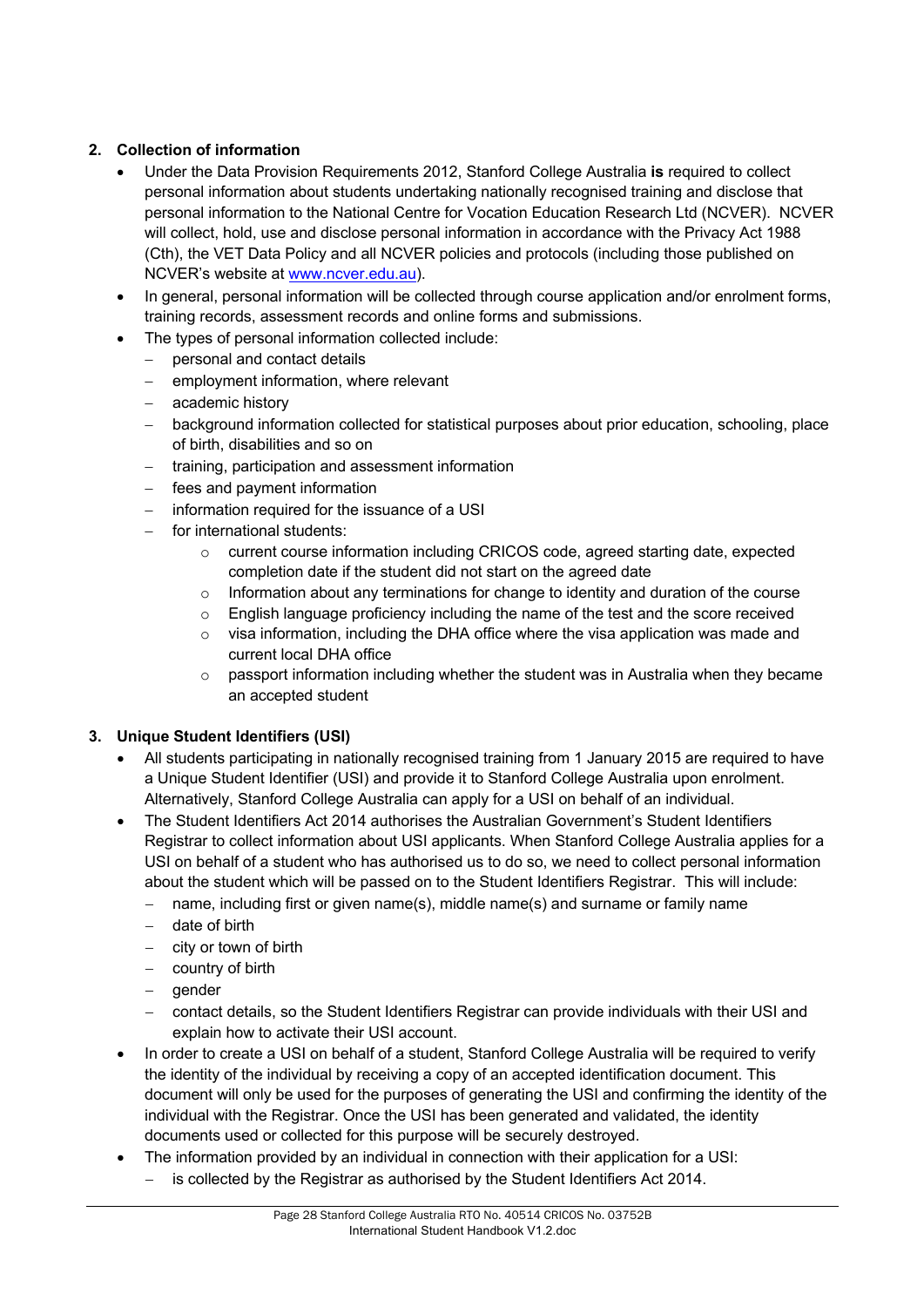- is collected by the Registrar for the purposes of:
	- applying for, verifying and giving a USI
	- resolving problems with a USI
	- creating authenticated Vocation Education and training (VET) transcripts
- may be disclosed to:
	- Commonwealth and State/Territory government departments and agencies and statutory bodies performing functions relating to VET for:
		- the purposes of administering and auditing VET, VET providers and VET programs
		- education related policy and research purposes
		- to assist in determining eligibility for training subsidies
	- VET Regulators to enable them to perform their VET regulatory functions
	- VET Admission Bodies for the purposes of administering VET and VET programs
	- current and former Registered Training Organisations to enable them to deliver VET courses to the individual, meet their reporting obligations under the VET standards and government contracts and assist in determining eligibility for training subsidies
	- schools for the purposes of delivering VET courses to the individual and reporting on these courses
	- the National Centre for Vocation Education Research for the purpose of creating authenticated VET transcripts, resolving problems with USIs and for the collection, preparation and auditing of national VET statistics
	- researchers for education and training related research purposes
	- any other person or agency that may be authorised or required by law to access the information
	- any entity contractually engaged by the Student Identifiers Registrar to assist in the performance of his or her functions in the administration of the USI system
	- will not otherwise be disclosed without the student's consent unless authorised or required by or under law
- The consequences to the student of not providing the Registrar with some or all of their personal information are that the Registrar will not be able to issue the student with a USI, and therefore Stanford College Australia will be unable to issue a qualification or statement of attainment.

### **4. Storage and use of information**

- Stanford College Australia will store all records containing personal information securely and take all reasonable security measures to protect the information collected from unauthorised access, misuse or disclosure. Personal information will be stored in paper-based files that are kept in a secure location and electronically in a secure environment to which only authorised staff have access.
- The personal information held about individuals will only be used by Stanford College Australia to enable efficient student administration, report data to provide information about training opportunities, issue statements of attainment and qualifications to eligible students, and to maintain accurate and detailed records of student course participation, progress and outcomes. Information about international students may also be shared to promote compliance with the conditions of student visas and the monitoring and control of visas.
- Stanford College Australia may use the personal information provided by an individual to market other internal products and services to them. An individual may opt out of being contacted for marketing purposes at any time by contacting our office. Information will not be passed onto any third-party marketing companies without the prior written consent of the individual.

### **5. Disclosure of information**

- Stanford College Australia will not disclose an individual's personal information to another person or organisation unless:
	- They are aware that information of that kind is usually passed to that person or organisation.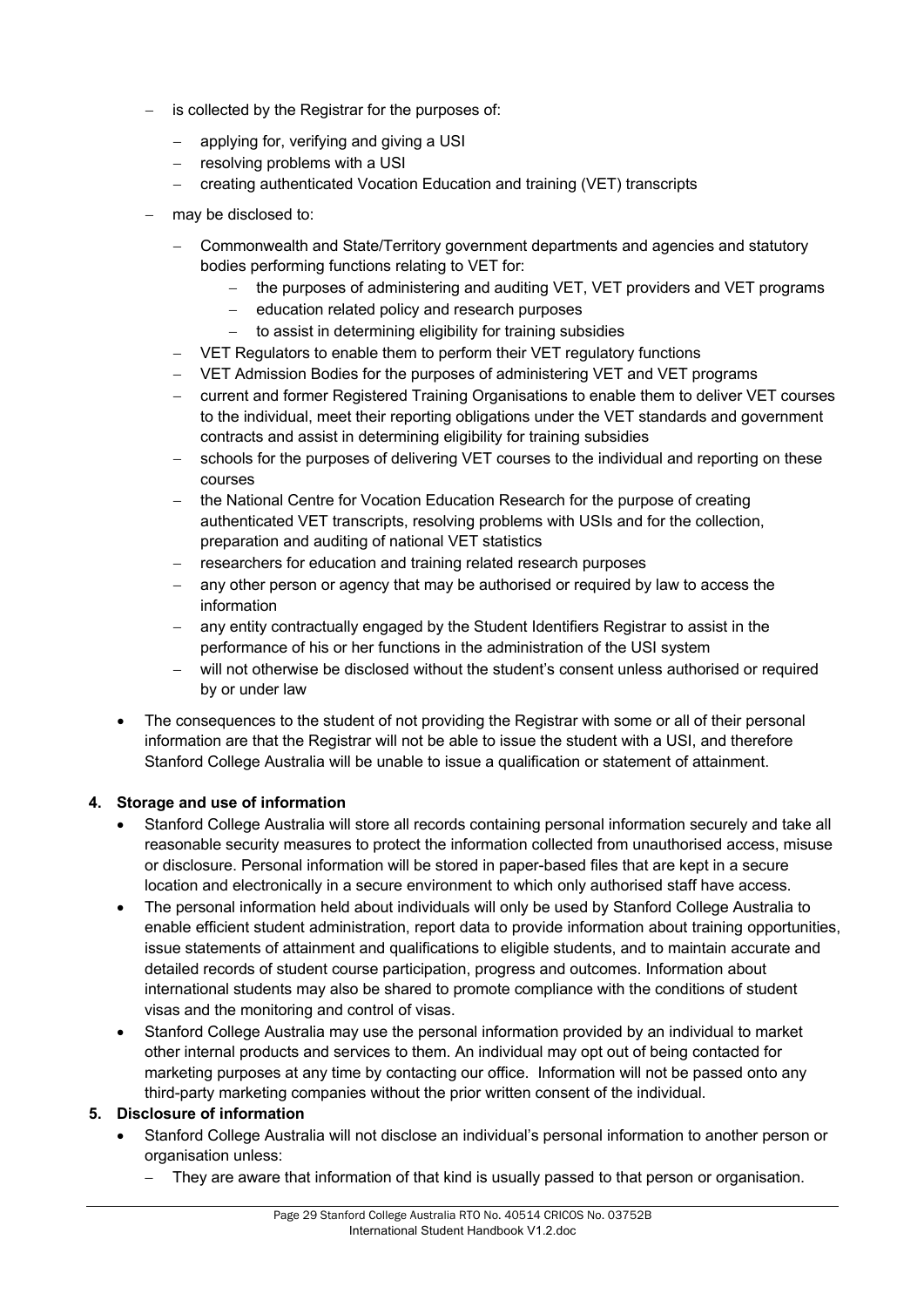- The individual has given written consent.
- Stanford College Australia believes on reasonable grounds that the disclosure is necessary to prevent or lessen a serious threat to the life or health of the individual concerned or another person.
- The disclosure is required or authorised by, or under, law.
- The disclosure is reasonably necessary for the enforcement of the criminal law or of a law imposing a pecuniary penalty, or for the protection of public revenue.
- Any person or organisation to which information is disclosed is not permitted to use or disclose the information for a purpose other than for which the information was supplied to them.
- Personal information may be used or disclosed by Stanford College Australia for statistical, regulatory and research purposes. Stanford College Australia may disclose personal information for these purposes to third parties, including:
	- Commonwealth and State or Territory government departments and authorised agencies; such as the Australian Skills Quality Authority (ASQA), Department of Education and Training (DET), the Department of Home Affairs (DHA) and the Tuition Protection Service (TPS).
	- **NCVER**
- Personal information disclosed to NCVER may be used or disclosed for the following purposes:
	- Populating Authenticated VET Transcripts
	- Facilitating statistics and research relating to education, including surveys and data linkage;
	- Pre-populating RTO student enrolment forms
	- Understanding how the VET market operates, for policy, workforce planning and consumer information
	- Administering VET, including program administration, regulation, monitoring and evaluation.

### **6. Access to and correction of records**

- Individuals have the right to access or obtain a copy of the information that Stanford College Australia holds about them including personal details, contact details and information relating to course participation, progress and AQF certification and statements of attainment issued.
- Requests to access or obtain a copy of the records held about an individual must be made by contacting our office using the Request to Access Records Form. The individual must prove their identity to be able to access their records.
- There is no charge for an individual to access the records that Stanford College Australia holds about them; however, there may be a charge for any copies made. Arrangements will be made within 10 days for the individual to access their records.

### **7. Complaints about privacy**

• Any individual wishing to make a complaint or appeal about the way information has been handled within Stanford College Australia can do so by following Stanford College Australia's Complaints and Appeals Policy and Procedure.

# *FEES AND REFUNDS*

- **1. Protection of fees paid in advance** 
	- Stanford College Australia protects the fees that are paid in advance by both domestic and international students.

For international student fee protection is ensured as follows:

 $\circ$  Stanford College Australia does not require international students to pay more than 50% of course fees prior to course commencement. However, Stanford College Australia provides students with the opportunity to pay more than 50% of their tuition fees prior to course commencement if they wish. Where a student chooses not to pay more than 50% upfront, the remaining amount will be collected according to an agreed payment schedule. Note,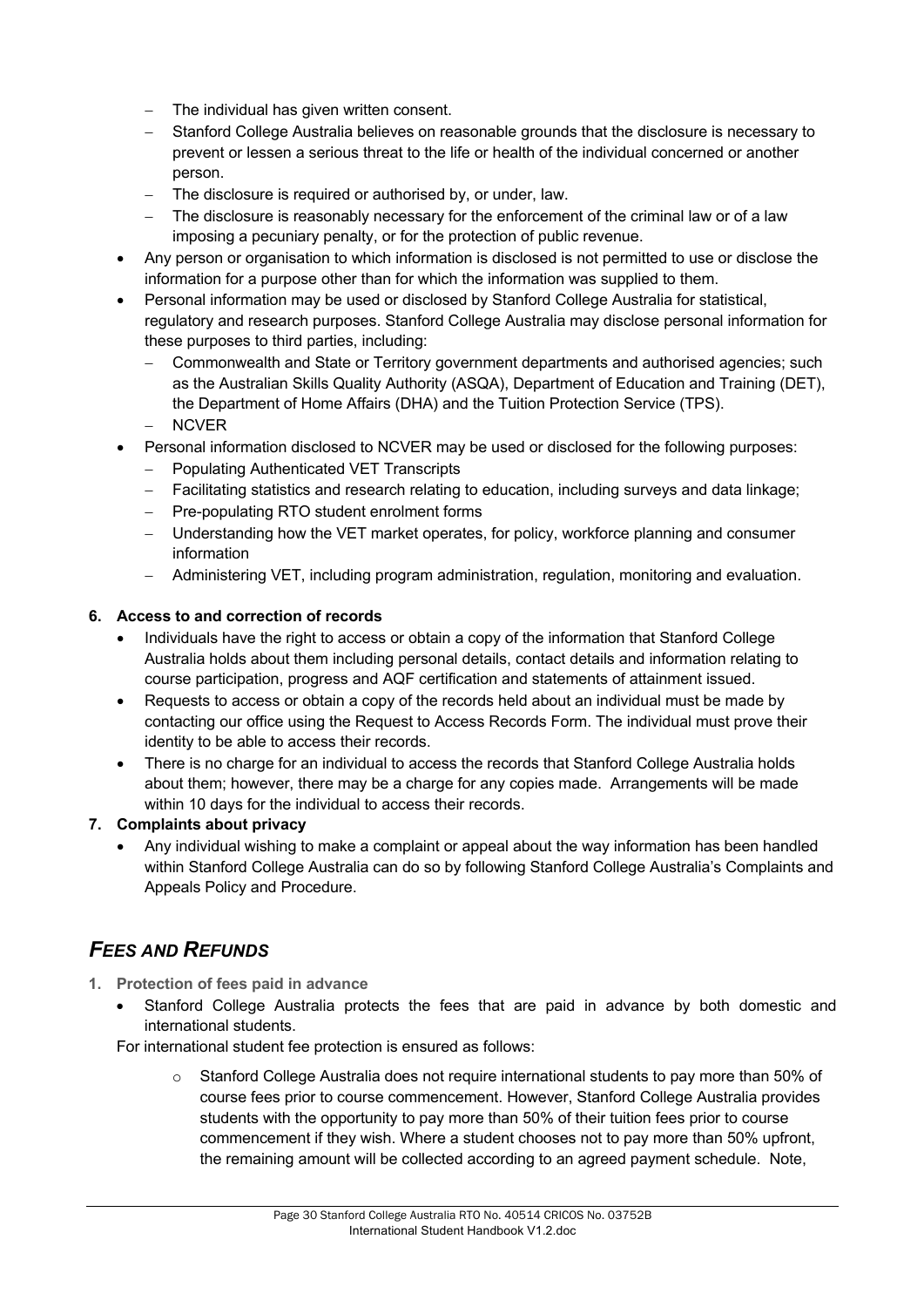however, that where a course is less than 25 weeks, Stanford College Australia will require students to pay the full cost of the course prior to course commencement.

o Stanford College Australia pays into the Tuition Protection Service (TPS) provided by the Australian Government. In the event that Stanford College Australia is unable to deliver a course a student has paid for and does not meet the obligation to either offer a student an alternative course or pay a student a refund of the unspent prepaid tuition fees, the TPS will assist students in finding an alternative course or to get a refund if a suitable alternative is not found.

### **2. Fees and refund information**

- Fee information relevant to a course is outlined in detail on the Student Agreement and summarised in the Course Information, as well as our website. In compliance with Clause 5.3 of the Standards, detailed fee information is provided prior to enrolment or commencement of training, whichever is first.
- For international students, fee information is always provided prior to enrolment or receipt of payment as per the requirements of the National Code 2018 Standard 2 and 3. Fee information provided to domestic and international students includes:
	- All course fees, including both tuition fees and non-tuition fees and the period to which these fees apply
	- Any additional charges that may apply and the circumstances in which they apply
	- The potential for changes to fees over the duration of the course
	- Payment options (including that international students may choose to pay more than 50% tuition fees before their course commences)
- The Student Agreement and this International Student Handbook which are provided prior to enrolment, includes this Fees and Refunds Policy and Procedure and informs the student of their consumer rights. Students are required to sign the Student Agreement in acknowledgement of the terms and conditions of the enrolment and this policy.
- Stanford College Australia does not use direct approach marketing or tele-sales and therefore no cooling-off period applies to its courses.

### **3. Course fee inclusions**

- The Student Agreement will clearly itemise all course fees, including both tuition and non-tuition fees.
- Tuition fees include:
	- All of the training and assessment required for students to achieve the qualification or course in which they are enrolling within the attempts allowed.
	- Issuance of one set of certification documents including the testamur (certificate) and record of results and/or a Statement of Attainment (in the case of withdrawal or partial completion).
- Course fees do not include required text books and learning materials. These are at an additional cost, as outlined in Course Information.
- Non-tuition fees that apply include:
	- Additional fees that apply for re-assessment, where a student fails to achieve a satisfactory outcome after three attempts at an assessment task – VET students only.
	- Re-issuance or additional copies of certification documents.
	- Late payment of tuition fees.
- Otherwise course fees (tuition or non-tuition) do not include:
	- Stationery such as paper and pens.
	- Overseas Student Health Cover
	- Airport pick ups
	- Direct debit setup, transaction and dishonour fees (where applicable).
	- Credit card payment surcharges.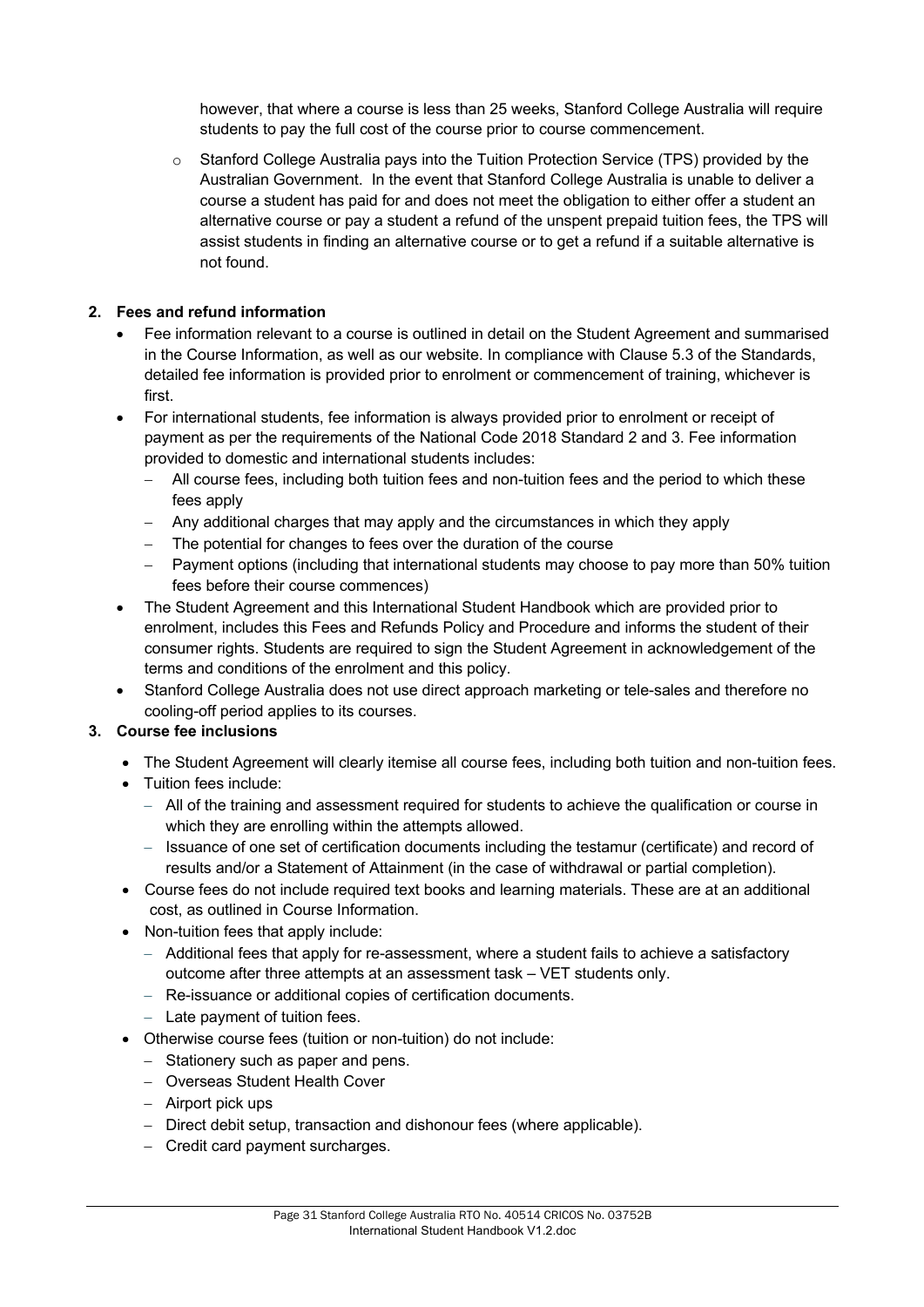• Stanford College Australia cannot guarantee that students will successfully complete the course in which they enrol regardless of whether all fees due have been paid.

### **4. Payments**

- o Payments must be made either by bank transfer or by credit card or by EFTPOS.
- $\circ$  Students who are experiencing difficulty in paying their fees are invited to call our office to make alternative arrangements for payment during their period of difficulty.
- o Debts will be referred to a debt collection agency where fees are more than 40 days past due.
- $\circ$  Stanford College Australia reserves the right to suspend the provision of training and/or other services until fees are brought up to date. Students with long-term outstanding accounts may be withdrawn from their course if payments have not been received and no alternative arrangements for payment have been made.
- $\circ$  International students who do not pay their fees will receive two warnings regarding nonpayment of fees and thereafter will be reported to DET via PRISMS under student default.
- $\circ$  Receipts of payments made by international students will be kept for at least 2 years after the person ceases to be an accepted student.

### **5. Refunds for international students**

- All course fees for international students include a non-refundable enrolment fee which is detailed on the Course Information and Student Agreement. The deposit is non-refundable, except in the circumstances detailed below.
	- A full refund of any fees paid (including the deposit) will apply if Stanford College Australia is required to cancel a course before it commences due to insufficient numbers or for other unforeseen circumstances.

### **A. Full refunds**

A full refund of any course fees paid will be provided to students in any of the following circumstances:

- If Stanford College Australia is required to cancel a course before it commences due to insufficient numbers or for other unforeseen circumstances.
- Where a course does not start on the starting date outlined in the Letter of Offer
- If a student cannot commence the course because of illness, disability or where there is death of a close family member of the student (parent, sibling, spouse or child).
- At the discretion of Stanford College Australia's CEO or approved representative, when other special or extenuating circumstances have prevented the student from commencing their studies including political, civil or natural events.
- If an offer of a place is withdrawn by Stanford College Australia and this is not due to incorrect or incomplete information being provided by the student.

### **Claiming a full refund**

- In any of the above situations, Stanford College Australia will automatically conduct a refund assessment of all affected students and issue the refunds due accordingly. In these cases, there is no need for a student to make an individual application for a refund. Refunds will be issued within 28 business days.

# B. **Partial Refunds**

### **Provider default**

Partial refunds will be paid in the event of provider default. The refund will be calculated from the day of the default as per section 7 of the Education Services for Overseas Students (Calculation of Refund) Specification 2014.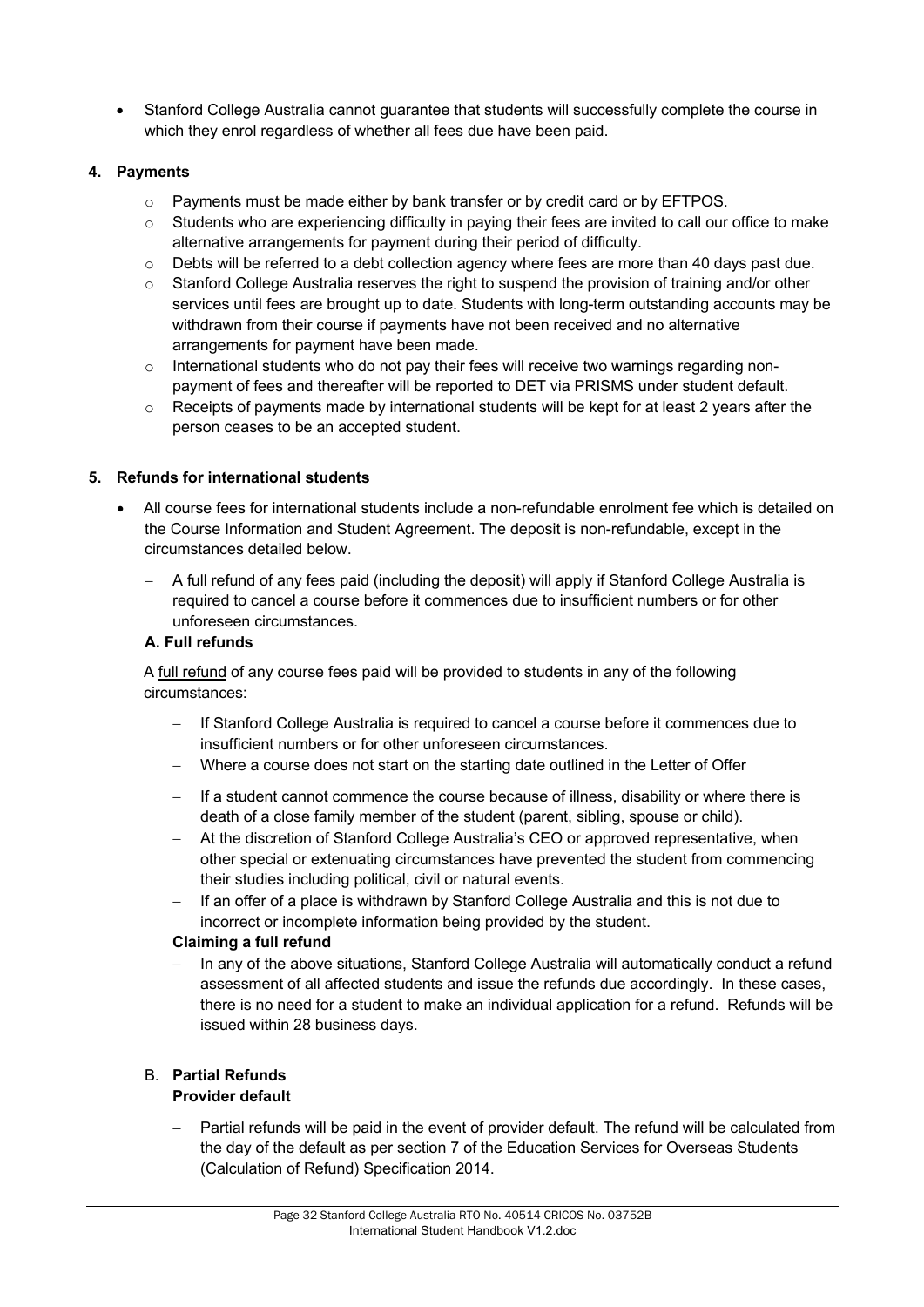Partial refunds will also be provided in the same manner as for provider default (as above) where Stanford College Australia fails to enter into a written agreement with a student or the Student Agreement is not compliant with the requirements of the ESOS Act or the National Code.

### **Student default**

- If an international student is refused a visa (student default) before commencing their course, Stanford College Australia will refund the total amount of all course fees (tuition and any non-tuition fees) received for the course less whichever is the lower amount of 5% of the total amount of the fees (tuition and non-tuition) or the sum of \$500.
- If an international student is refused a visa (student default) but has already commenced their course, non-tuition fees will not be refunded. However, tuition fees will be refunded from the day of the student default as per Section 7 of the Education Services for Overseas Students (Calculation of Refund) Specification 2014.
- If a student has supplied incorrect or incomplete information and as a result Stanford College Australia withdraws the offer prior to commencement of the course, the student will be eligible to receive a refund of all course fees paid less a 20% administration fee.
- Where a student has not met the conditions included in the letter of offer and withdraws  $0 -$ 28 days before cause commencement, the deposit paid will be refunded less a 20% administration fee.
- Where a student withdraws from a course  $0 28$  days before the course commencement, except for the reasons set out circumstances for full refunds, 50% of the deposit paid will be refunded.
- If a student withdraws or defers their course after the course has started and they have paid for units that have not been commenced. This will be calculated on a per unit or cluster cost calculated as the course fee less administration fees of 20% divided by the total number of units or clusters or modules in the course.

### • *Claiming a partial refund*

Students who withdraw from a course may seek a refund or a reduction in fees owing by making an application for a refund in writing using the Application for Refund Form. The application must include the details and reason for the request. Students who have not completed a Withdrawal Form are not eligible for consideration of a refund or reduction in fees.

- The refund assessment will be based on reviewing the services provided to the student and the costs incurred by Stanford College Australia to provide those services.
- The outcome of the refund assessment will be provided in writing to the student's registered address within 28 business days, outlining the decision and reasons for the decision along with any applicable refund or adjustment note. Refund decisions can be appealed following our Complaints and Appeals Policy and Procedure.
- A student not achieving the qualification or unit/s in which they enrolled due to exhausting their attempts at assessment, does not entitle the student to a refund.

### **C. Circumstances in which a refund will not be paid**

- A student is not entitled to a refund in the following circumstances:
	- $\circ$  Where a student is refused a visa and the reason for the refusal was because the student did not start the course at the location on the agreed starting day or the student withdrew from the course at that location or the student did not pay the fees due.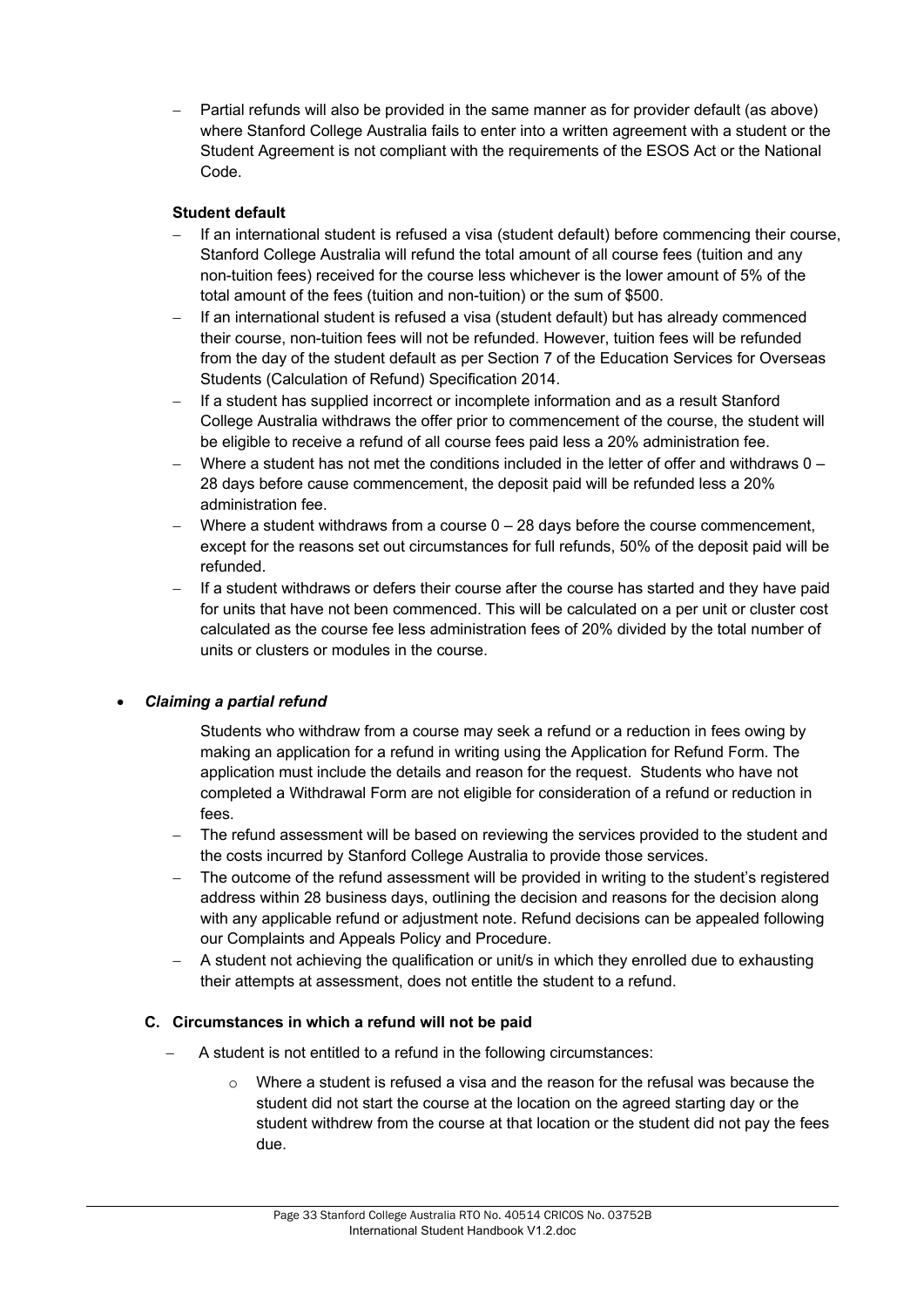o Where Stanford College Australia terminates the student's enrolment because of a failure to comply with Stanford College Australia policies, misbehaviour or unsatisfactory course progress.

### **6. Recording and payment of refunds**

- Refunds will be paid to the person or organisation that made the original payment.
- Refund assessments can be appealed following our Complaints and Appeals Policy and Procedure.
- Records of refund assessments and issuance of refunds will be stored securely on the student's file and in our accounts keeping system.

### **Additional Fees and Charges**

Stanford College Australia *has* the following of additional charges. Details are found in the written agreement that you signed at the commencement of your course.

| <b>Re-assessment</b>                                                                                                                                                                                                                    | \$250 |
|-----------------------------------------------------------------------------------------------------------------------------------------------------------------------------------------------------------------------------------------|-------|
| All course fees include up to three (3) attempts at assessment per task. If after the third<br>attempt, additional training and assessment will be required. This will incur the following<br>cost per unit required to be re-assessed. |       |
| Re-issuing of testamur and statements of results                                                                                                                                                                                        | \$150 |
| All course fees include the cost for issuing of one copy of the AQF testamur and Record<br>of Results and/or a Statement of Attainment. This fee applies to each additional copy of a<br>certification document if required.            |       |
| <b>Recognition of Prior Learning Fees</b>                                                                                                                                                                                               |       |
| Application Fee and charge per unit of competency assessed through RPL                                                                                                                                                                  | \$200 |
| <b>Fines for late payment of Tuition Fees</b>                                                                                                                                                                                           | \$100 |
| A late payment fine will be charged if the students fails to pay the fees by due date.                                                                                                                                                  |       |

### *COMPLAINTS AND APPEALS*

### **1. Nature of complaints and appeals**

- Stanford College Australia responds to all allegations involving the conduct of:
	- o The RTO, its trainers and assessors and other staff.
	- o Any third-party providing Services on behalf of Stanford College Australia and including education agents.
	- Any student or client of Stanford College Australia.
- Complaints may be made in relation to any of Stanford College Australia services and activities such as:
	- o the application and enrolment process
	- o marketing information
	- o the quality of training and assessment provided
	- o training and assessment matters, including student progress, student support and assessment requirements
	- o the way someone has been treated
	- o the actions of another student
- An appeal is a request for a decision made by Stanford College Australia to be reviewed. Decisions may have been about:
	- o course admissions
	- o refund assessments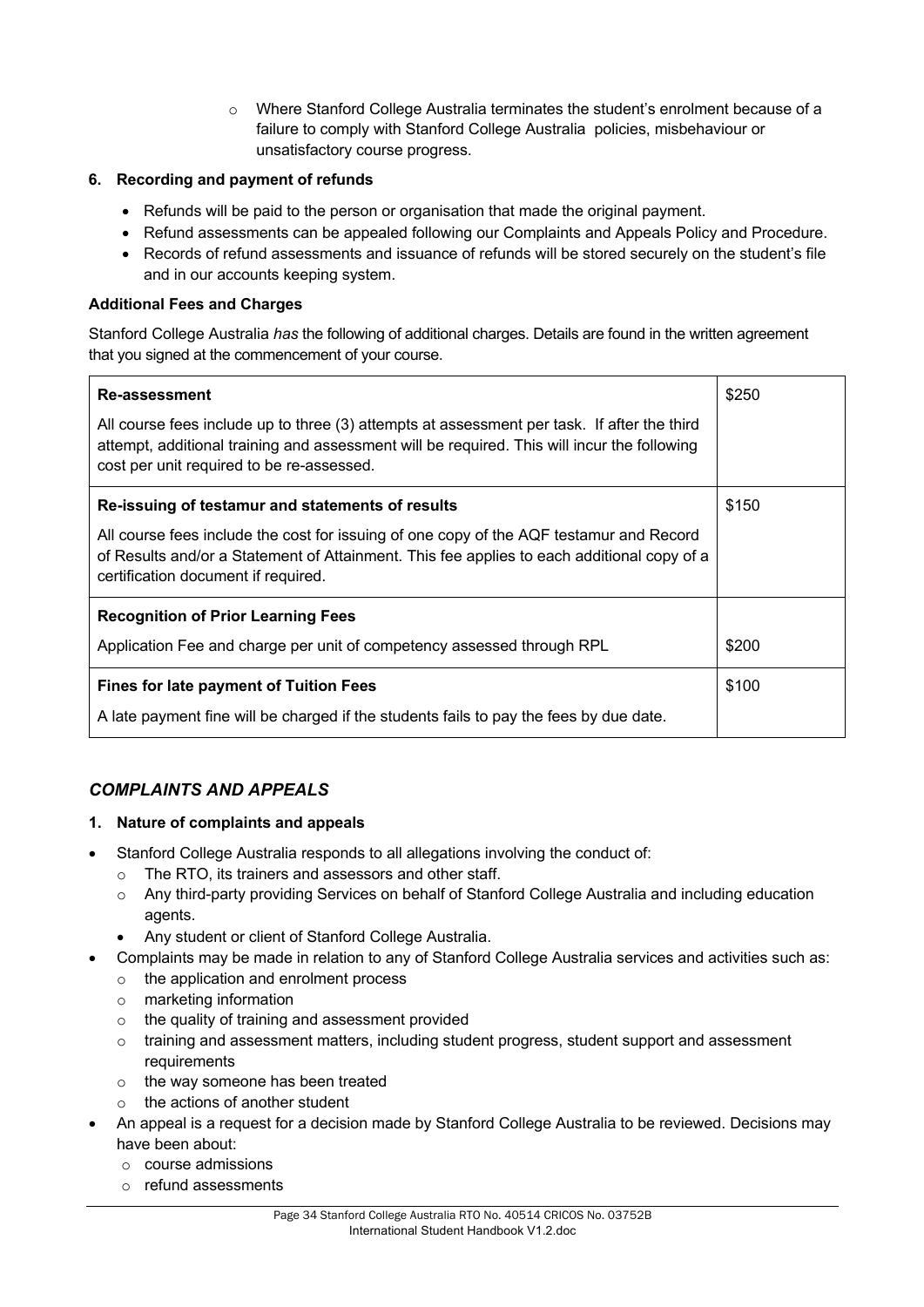- o response to a complaint
- o assessment outcomes / results
- o other general decisions made by Stanford College Australia

### **2. Principles of resolution**

- Stanford College Australia is committed to developing a procedurally fair complaints and appeals process that is carried out free from bias, following the principles of natural justice. Through this policy and procedure, Stanford College Australia ensures that complaints and appeals:
	- o Are responded to in a professional, consistent and transparent manner.
	- $\circ$  Are responded to promptly, fairly, objectively, with sensitivity and confidentiality.
	- o Are able to be made at no cost to the individual.
	- $\circ$  Are used as an opportunity to identify potential causes of the complaint or appeal and take actions to prevent the issues from recurring as well as identifying any areas for improvement.
- Stanford College Australia will inform all persons or parties involved in any allegations made as well as providing them with an opportunity to present their side of the matter.
- There are no charges for students to submit, a complaint or appeal to Stanford College Australia, or to seek information or advice about doing so.
- Nothing in this policy and procedure limits the rights of an individual to take action under Australia's Consumer Protection laws and it does not circumscribe an individual's rights to pursue other legal remedies.

### **3. Making a complaint or appeal**

- Complaints about a particular incident should be made as soon as possible after the incident occurring and appeals must be made within thirty (30) calendar days of the original decision being made.
- Complaints and appeals should be made in writing using the Complaints and Appeals Form, or other written format and sent to Stanford College Australia head office attention to the Chief Executive Officer.

When making a complaint or appeal, provide as much information as possible to enable Stanford College Australia to investigate and determine an appropriate solution. This should include:

- $\circ$  The issue you are complaining about or the decision you are appealing describe what happened and how it affected you.
- o Any evidence you have to support your complaint or appeal.
- o Details about the steps you have already taken to resolve the issue.
- o Suggestions about how the matter might be resolved.

### **4. Timeframes for resolution**

- The complaint or appeal will be acknowledged in writing within 3 business days.
- The complaints and appeals process will commence within 10 business days of receipt of the application. Complaints and appeals will be finalised as soon as practicable or at least within 30 calendar days unless there is a significant reason for the matter to take longer.
- In matters where additional time is needed, the complainant or appellant will be advised in writing of the reasons and will be updated weekly on the progress of the matter until such a time that the matter is resolved.

### **5. Resolution of complaints and appeals**

- Some or all members of the management team of Stanford College Australia will be involved in resolving complaints and appeals as outlined in the procedures.
- Where a complaint or appeal involves another individual or organisation, they will be given the opportunity to respond to any allegations made.
- Where a third-party delivering Services on behalf of the RTO is involved, they will also be included in the process of resolving the complaint or appeal.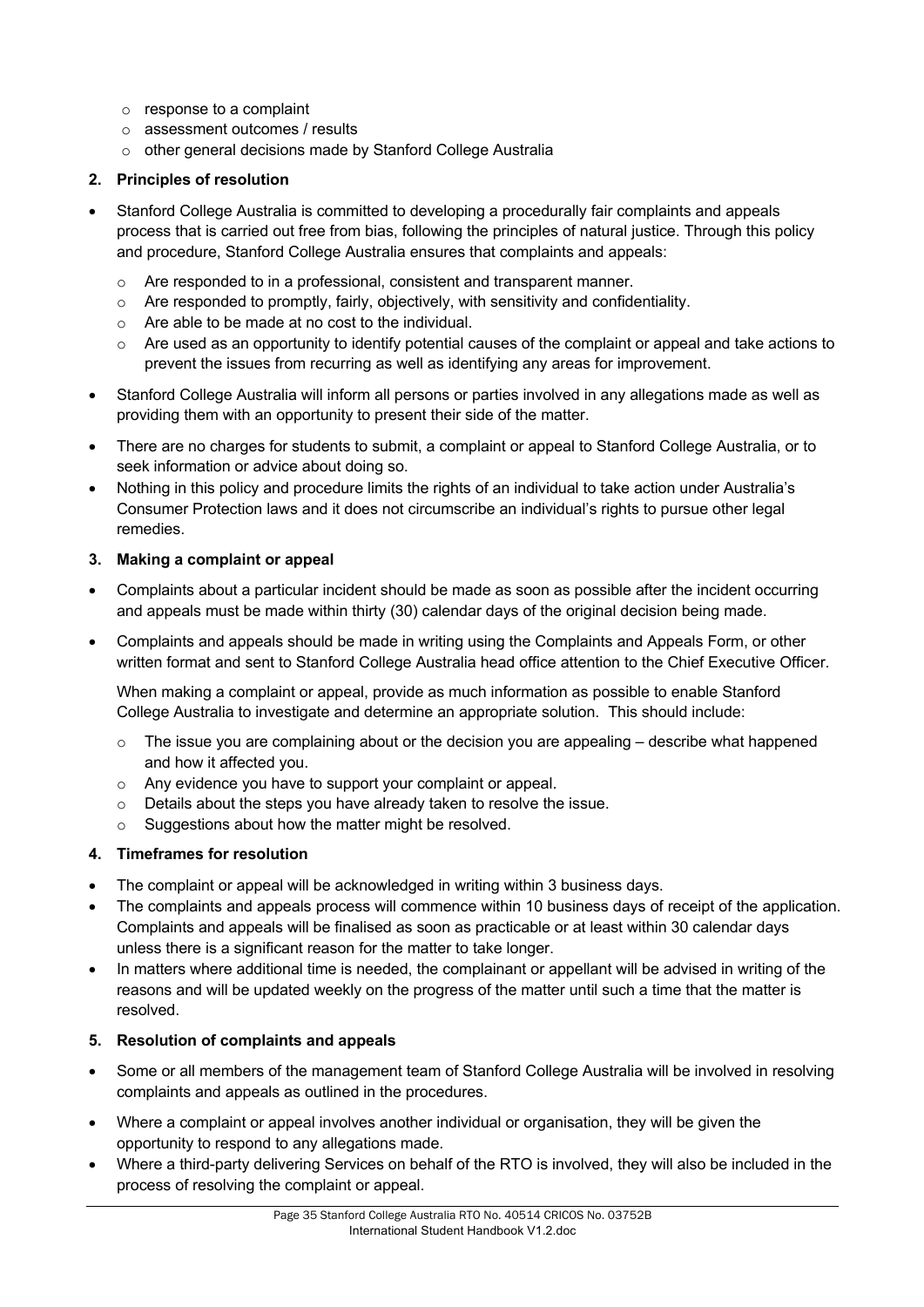- Each party involved in the complaint or appeal may have a support person of their choice present at meetings scheduled to resolve the issue.
- In the case of an assessment appeal, an assessor who is independent from the original decision will assess the original task again. The outcome of this assessment will be the result granted for the assessment task. The complainant or appellant will be advised in writing of the outcome of the process and the reasons for the findings made.
- The enrolment status of student will be handled as follows:
	- For international students, Stanford College Australia will maintain a student's enrolment throughout the internal appeals processes without notifying DET via PRISMS of a change in enrolment status. In the case of an external appeals process it will depend on the type of appeal as to whether Stanford College Australia maintains the student's enrolment as follows:
		- If the appeal is against Stanford College Australia decision to report the student for unsatisfactory course progress or attendance, the student's enrolment will be maintained until the external process is completed and has supported or not supported Stanford College Australia decision to report.
		- o If the appeal is against Stanford College Australia decision to defer, suspend or cancel a student's enrolment due to misbehaviour, Stanford College Australia will notify DET via PRISMS of a change to the student's enrolment after the outcome of the internal appeals process

### **6. Independent Parties**

- Stanford College Australia acknowledges the need for an appropriate independent party to be appointed to review a matter where this is requested by the complainant or appellant and the internal processes have failed to resolve the matter. Costs associated with independent parties to review a matter must be covered by the complainant/appellant unless the decision to include an independent party was made by Stanford College Australia.
	- o For international students, the independent party is the Overseas Students Ombudsman. This service is free of charge. Where an international student is not satisfied with the outcome or conduct of the internal process, they are referred to the Overseas Students Ombudsman (OSO). See information under external complaint avenues.
	- o Stanford College Australia will provide complete cooperation with the external mediator investigating the complaint/appeal and will be bound by the recommendations arising out of this process.
	- $\circ$  The CEO will ensure that any recommendations made are implemented within twenty (20) days of being notified of the recommendations. The complainant or appellant will also be formally notified in writing of the outcome of the mediation, and any recommendations being actioned by Stanford College Australia.

### **7. External complaint avenues**

- Complaints can also be made via the following avenues:
	- National Training Complaints Hotline:

The National Training Complaints Hotline is a national service for consumers to register complaints concerning Vocation Education and training. The service refers consumers to the appropriate agency/authority/jurisdiction to assist with their complaint. Consumers can register a complaint with the National Training Complaints Hotline by:

- o Phone**:** 13 38 73, Monday–Friday, 8am to 6pm nationally.
- o Email: ntch@education.gov.au
- Australian Skills Quality Authority (ASQA): Complainants may also complain to Stanford College Australia registering body, Australian Skills Quality Authority (ASQA). However, it should be noted that ASQA is not a consumer protection agency and cannot act as an advocate for individual students.